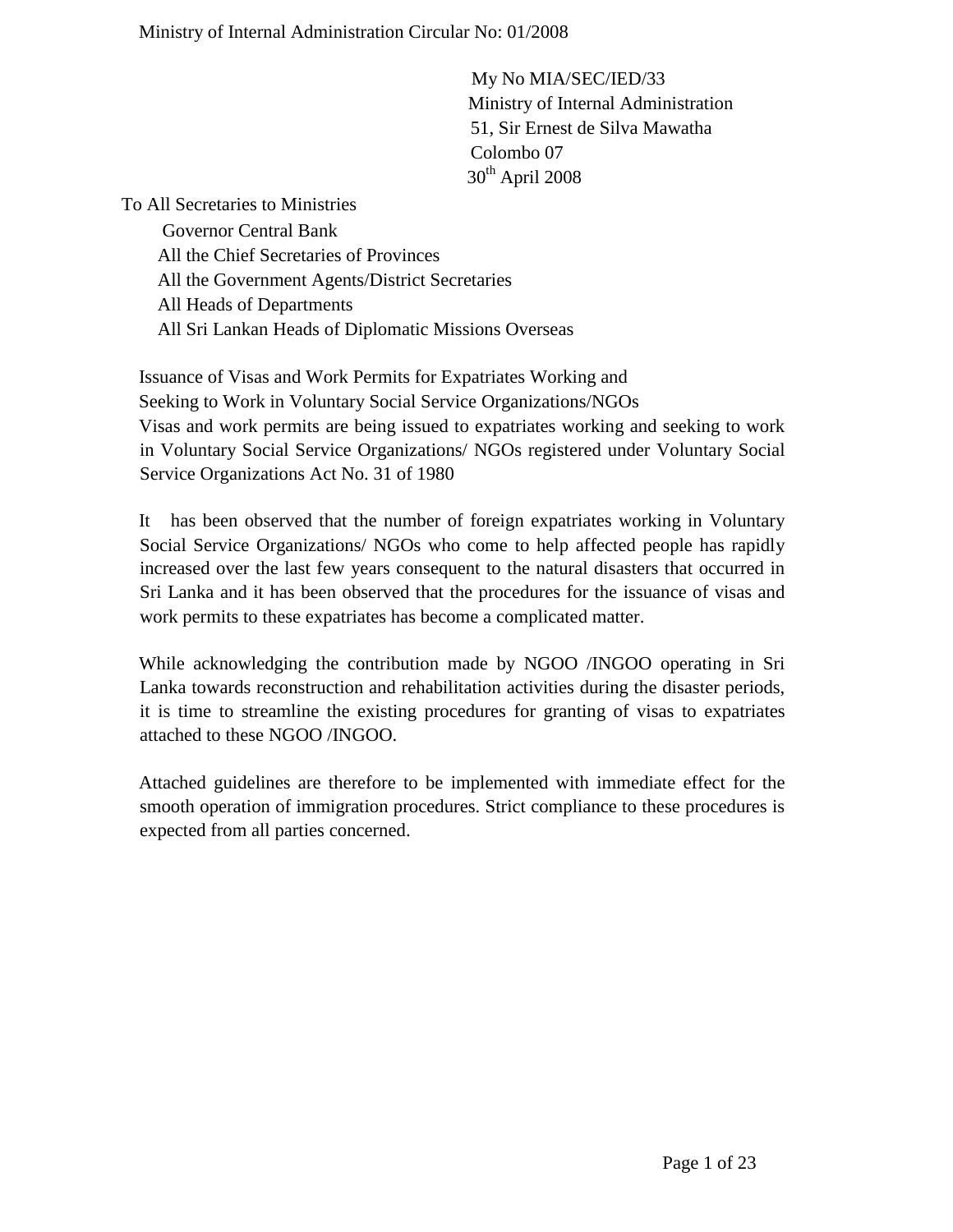All addressees of this circular are requested to disseminate the contents in these guidelines as well as the set of application forms to the officials under their supervision.

Instructions appearing in the application form and information required, therein form a part of this circular.

Please note that the granting or rejection or termination of visas is at the sole discretion of the Controller General, Immigration and Emigration as per the Section 14 of the Immigrants and Emigrants Act No 20 of 1948 and Immigrants and Emigrants Regulations.

Dr. U. Vidanapathirana Secretary Ministry of Internal Administration

Copies: Controller General, Department of Immigration & Emigration Director, Secretariat for Non Governmental Organizations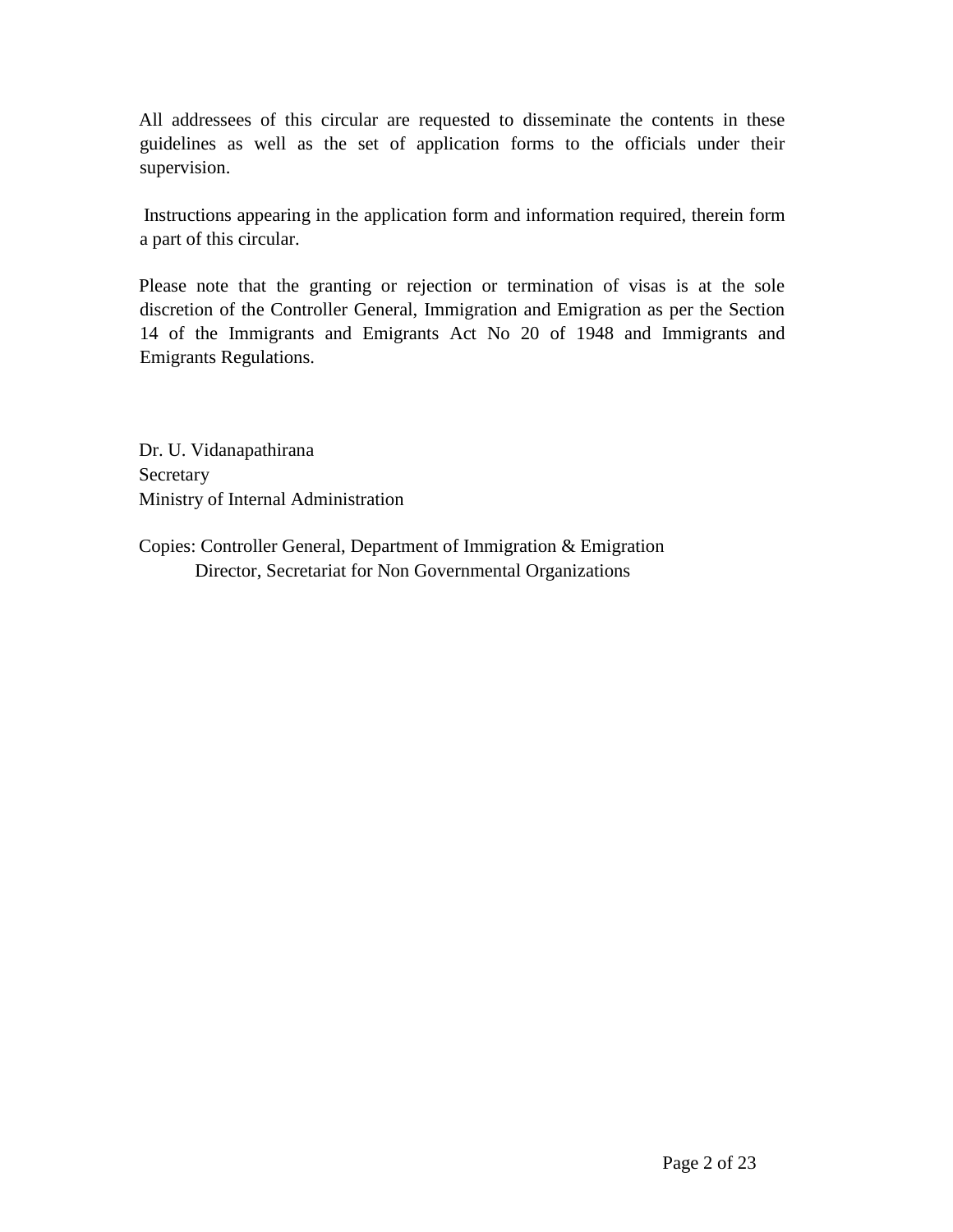Guidelines on the Issuance of Visas and Work Permits for Expatriates working and seeking to work in Voluntary Social Service Organizations/ NGOs registered under Voluntary Social Service

Organizations Act No.31 of 1980

01. Procedure for Issuance of Entry Visa

All Voluntary Social Service Organizations/ NGOs registered under the Voluntary Social Service Organizations Act No.31 of 1980 and wish to obtain Visas should submit their NGOO/INGO registration certificate and MOU signed with GOSL to the Department of Immigration &Emigration for the registration of the organization.

Visa will only be processed for the organizations fulfill the above requirement.

All foreign nationals who intend to work in NGO/INGO in Sri Lanka should apply for prior visa/entry visa following the procedure described below.

- a) The head of the organization should fill Part I in the attached Application Form on behalf of the applicant, and submit Part I unsigned and the duly signed Part II to the Government Agent/District Secretary or to the Divisional Secretary, as the case may be, for recommendation to the National Secretariat for Non Governmental Organizations at least one month before the intended date of arrival in Sri Lanka.
- b) Upon receipt of written instructions from the Voluntary Organization, the principal applicant should fill Part I of the Application Form and Form "B" and submit to the Sri Lanka Diplomatic Mission in the respective country.
- c) In the case where the applicant himself/herself is the head of the organization, the recommendation in a) above should be made and action mentioned therein should be taken by the head of the administration of the relevant organization.
- d) Dependents applying for entry visa should submit separate applications for such entry visa. However the main applicant should fill, sign and submit the forms of dependent applicants who are unable to fill and sign those. No visa will be issued to any dependent unless the principal applicant has made the request.
- e) The Government Agent/District Secretary or the Divisional Secretary should examine all the information provided in the application form and make his/her recommendation in Part III of the application if he/she agrees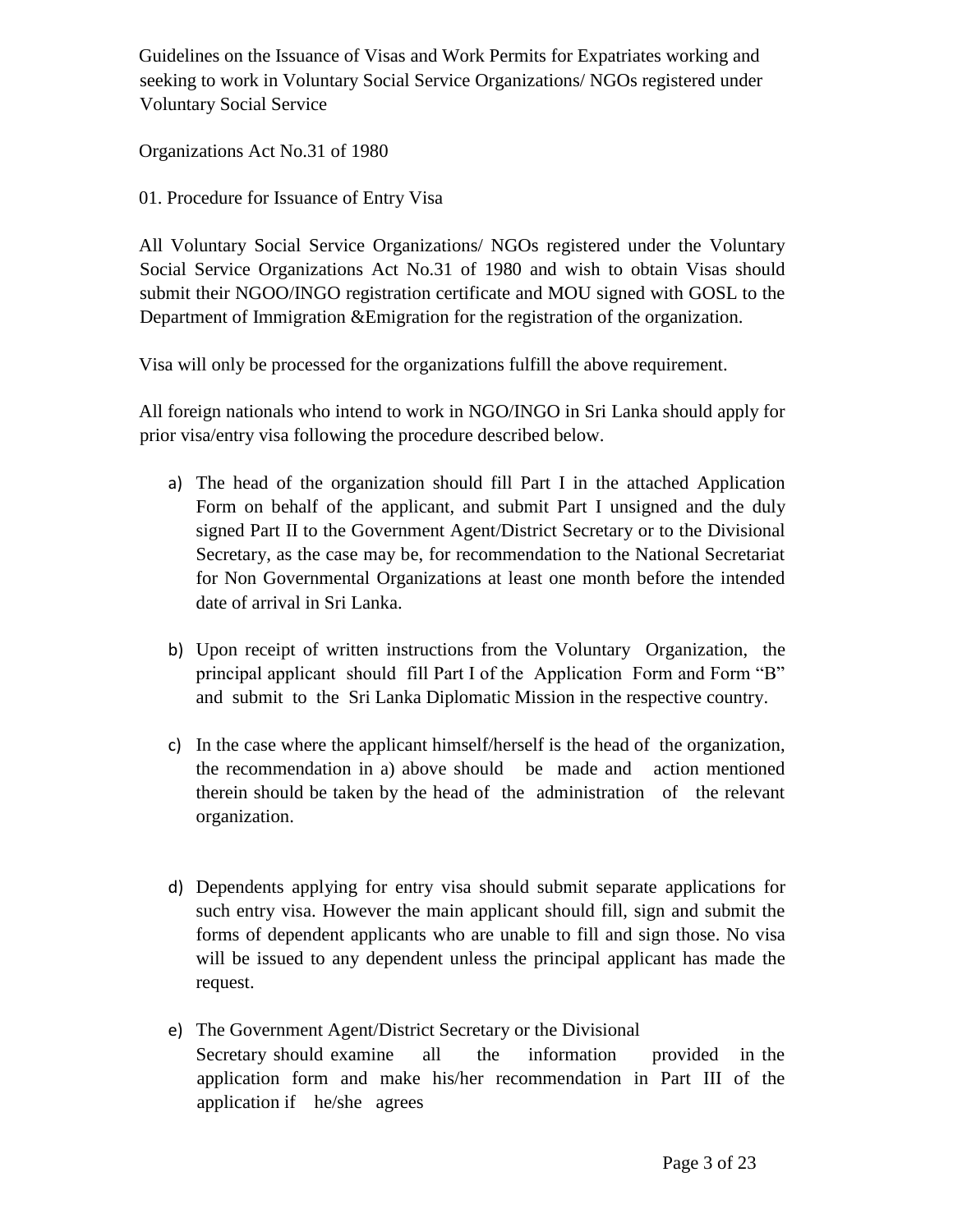- f) The National Secretariat for Non Governmental Organizations should examine all the information provided along with the recommendations of the Head of the organization, the Divisional Secretary or the Government Agent and in the case of foreign funded NGOs, the recommendation of the Ministry of foreign Affairs and submit the application to the Controller General/Immigration and Emigration with the Secretariat recommendation in Part IV.
- g) After verification of information the Controller-General, Immigration and Emigration will forward Part VI along with Parts I and Part II of the application to the Sri Lanka Mission in the respective country informing whether he approves or refuses to issue entry visa to the applicant.
- h) Upon receipt of the application, the Sri Lanka Diplomatic Mission should scrutinize Part I of the application and the originals of any other certificates required for the issuance of entry visa. The Mission should also obtain the form B signed by the applicant. The Mission also should keep a set of photo copies of the relevant certificates, certify them as true copies and send them immediately to the Director of the National Secretariat after issuing entry visa.
- i) Entry Visa should be granted only after verification of originals of relevant certificates of the applicant required for selection to the post in the relevant Voluntary Organization.
- j) Sri Lanka Diplomatic Mission will issue entry visas for expatriates and/or their dependants, in the country of application, with the approval of the Controller-General, Immigration and Emigration.
- k) The Sri Lanka Mission should immediately notify the Controller General/ Immigration and Emigration regarding the confirmation of such entry visa enabling Controller to grant landing permits.
- l) The controller will transmit the message of the Mission immediately to the Immigration Officer at the port[sea or air] for the confirmation of entry of the applicant into the country. Controller should also inform the Director, National Secretariat for Non Governmental Organizations of the confirmation of entry visas in order to update the database of the Secretariat.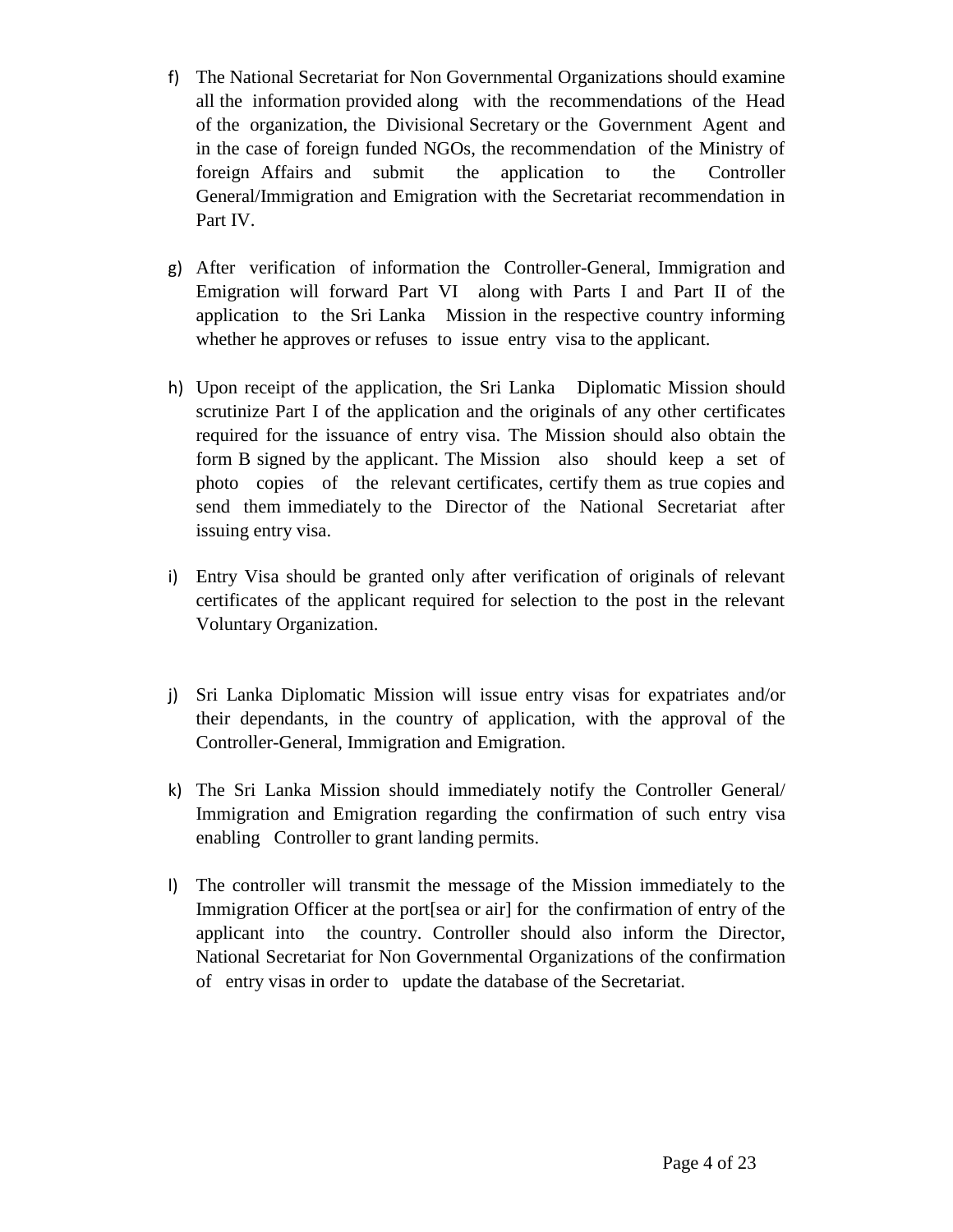- m) In a situation that the entry visa applicant is in a country where there is no Sri Lankan Diplomatic Mission, such expatriates and dependants should submit certified true copies of certificates to the visa recommending authorities in Sri Lanka one month before the date of intended arrival, for the Sri Lankan authorities to verify authenticity of the certificates from the certifying authority of the relevant country. It is the responsibility of the applicant to provide the contact details of the certifying authority along with such certified copies.
- 02. Procedure for applying Residence Visa

A Residence visa is a permit for non-Sri Lankans to obtain residence facilities to stay in Sri Lanka for the purposes of investment, employment etc. Foreign nationals who arrive on entry/prior visas described in Guideline 01 above should apply for residence visas as described below.

- 2.1 Residence visas are issued only to entry visa holders. Residence visa applications should be made within one month upon arrival at a Sri Lankan Port.
- 2.2 Applicant should complete Part I of the Application Form and submit the signed Part I with the recommendation of the Head of the organization to the Director, National Secretariat for Non Governmental Organizations through District/Divisional Secretary. Director, National Secretariat for Non Governmental

Organizations, in consultation with the Ministry of Foreign Affairs, may recommend the application to the Controller-General, Immigration and Emigration. The Controller will call the applicant for an interview before granting a residence visa. Applicant should also submit duly completed Form "A" along with two photographs, recently taken, to the Controller. (Form A can be obtained from the Department of Immigration and Emigration)

2.3 Applicant need not re-submit the certificates that have been already submitted to the Sri Lanka Mission in the respective country and recommending authorities, to obtain entry visa. However, information other than those submitted for the issuance of entry visa should be submitted as required by the Director, National Secretariat for Non Governmental Organizations under different circumstances.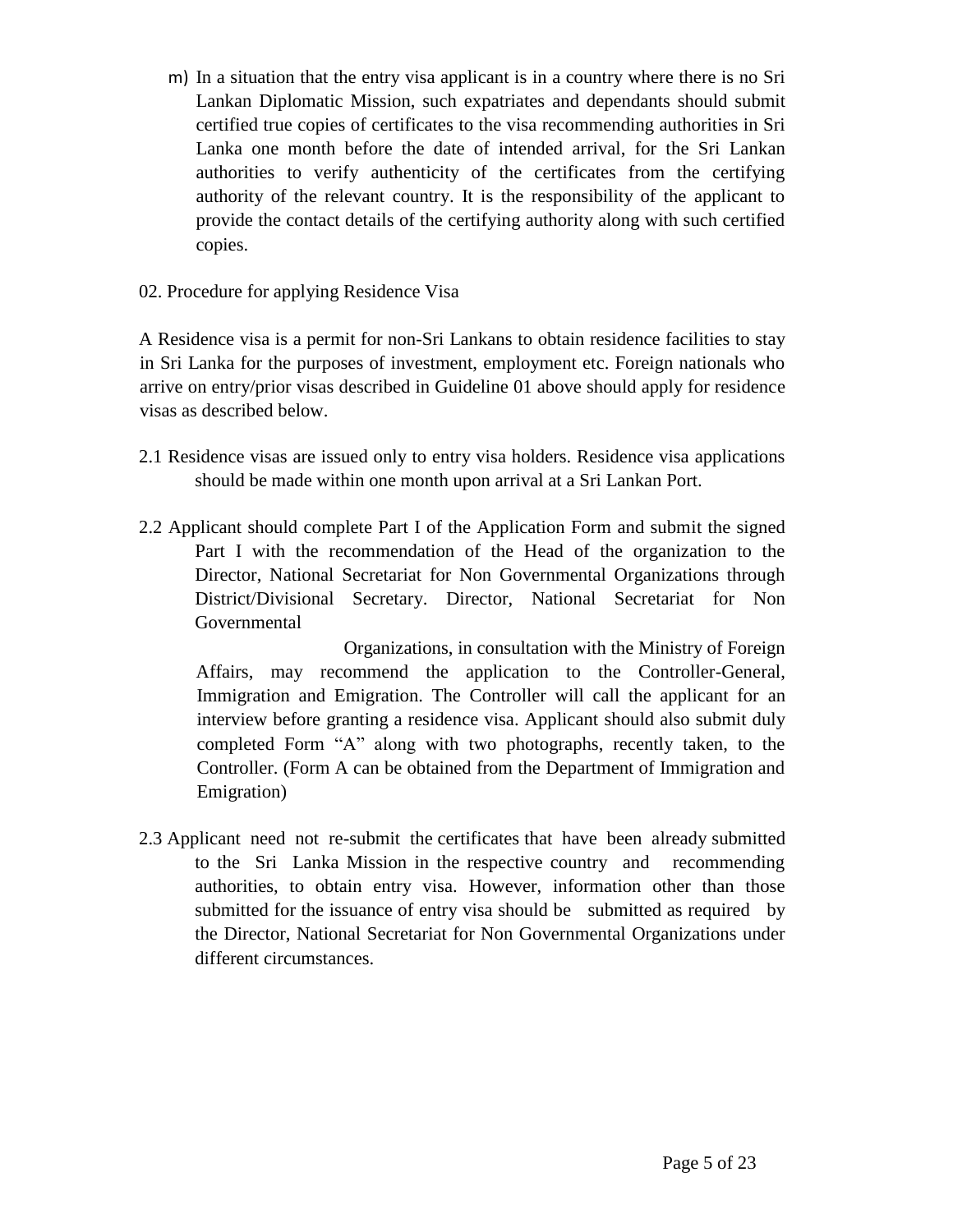- 03. Procedure for Recommendation of the Heads of NGOs for Residence Visas
- 3.1 The head of the Organization should make the recommendation in Part II of the Application Form in keeping with the instructions given in the Part II. Head of the NGO/voluntary organization should recommend visa application forms for the applicants who are required by the organization. When the applicant is the Head of the Organization, the Head of administration of the organization should recommend his/her application for a Residence visa.
- 3.2 The Head of the Organization should be satisfied that the applicant has fulfilled all the requirements required for the respective post (physical, mental, educational and practical experience etc as applicable).
	- 3.3 The Head of the organization should be satisfied that the Residence visa applicant has not engaged in any unlawful or political activity. Unlawful activity means, the violation of any of the Laws of the country or the policies of the Government of Sri Lanka. It is emphasized that the Head of the organization should not recommend any applicant who has been involved or is assisting in acts of terrorism, or in narcotic offences, or in any organized criminal activities.
	- 3.4 In the case of Residence Visas for dependents, the Head of the Organization should ensure that the expatriate's earnings from the organization or from his/her other personal income or personal income of dependents are adequate to meet the expenses of accompanying dependents/ family members of the expatriate in Sri Lanka.
	- 3.5 Head of the Organization should ensure that the dependents/ family members are not provided with any work in the respective organization or in any other Voluntary Organization, public or Private establishment in Sri Lanka.
	- 3.6 Head of the Organization should ensure that the expatriate requesting for recommendation of a residence visa or renewal has actually been engaged in the duties assigned to him.
		- 3.7. The Head of the organization should ensure all other requirements referred to in this Circular in regard to the conduct of the expatriate in Sri Lanka habeen and will be satisfactory.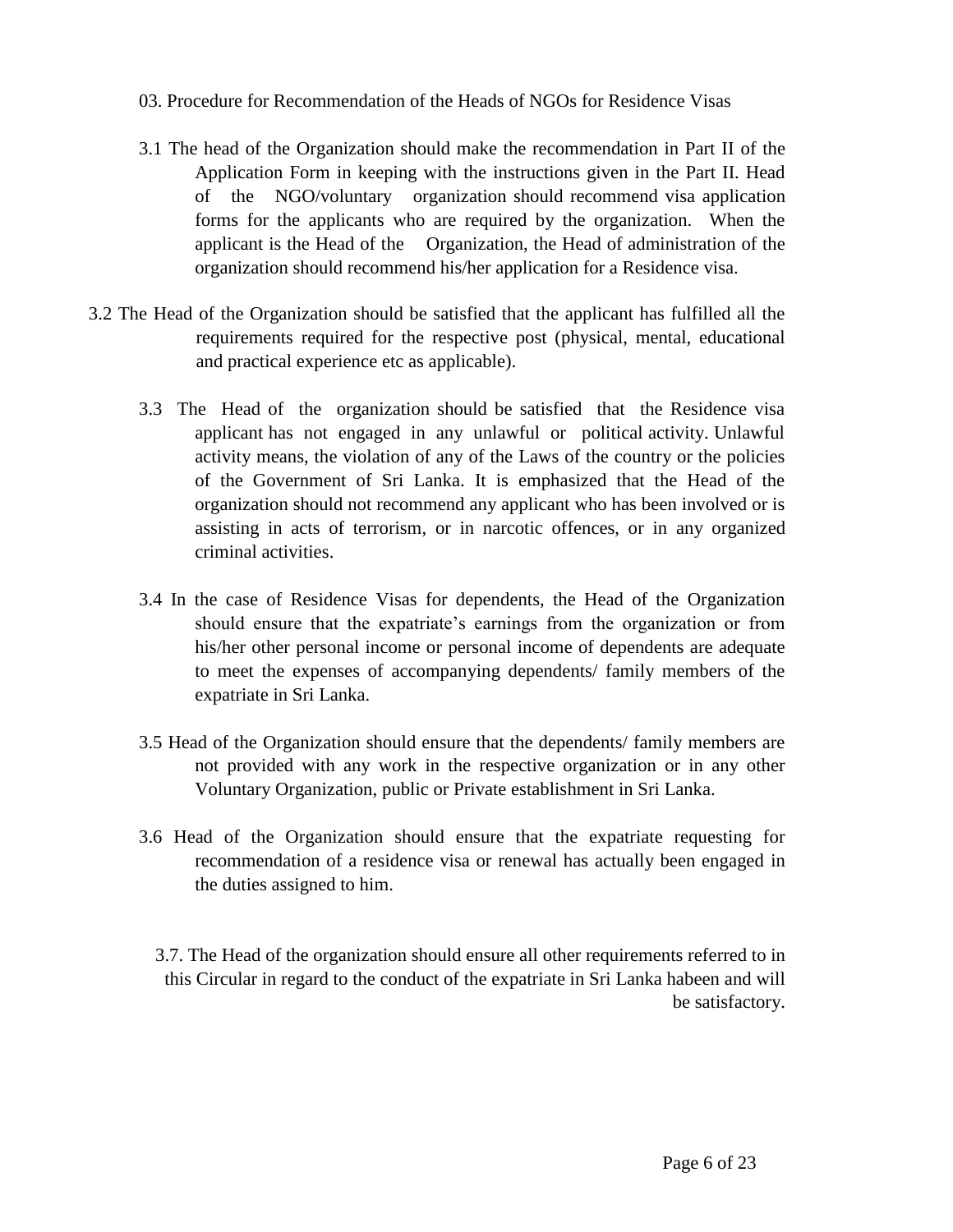- 04. Recommendation of the Government Agent/ District Secretary/ Divisional Secretary for Residence visas
- 4.1 Government Agent/ District Secretary, divisional Secretary should forward the recommendation on the request for residence visa considering the following.
	- a) Government Agent/District Secretary, Divisional Secretaries should make preliminary recommendations for visa requests of NGOs functioning in the District/Division and are being monitored by the District Coordinating Committees chaired by the Government Agents/ District Secretaries. Divisional Secretary should make recommendations only if he/she is aware that the activities of the particular NGO and the expatriates have been functioning satisfactorily in the area as observed by the District Coordinating Committee.
	- b) Government Agents/District Secretaries or Divisional Secretaries should recommend only the applications of the NGOs functioning within the boundaries of relevant Administrative area. They should not recommend applications of NGOs or expatriates engaged outside the boundaries.
	- c) All the Government Agents/ District Secretaries should ensure that the NGO requesting for new/extension of visa is a registered organization at the National Secretariat for Non Governmental Organizations under the provisions of the Voluntary Social Service Organizations Act No. 31 of 1980.
	- d) In terms of the definitions of the registration categories of NGOs, that are not registered in any of the Government Agent/District Secretaries' or Divisional Secretaries' offices are not empowered to recruit foreign expatriates and requests for such visa recommendations will not be considered by the visa recommending and issuing authorities. However such organizations should obtain the approval of the National Secretariat to employ foreign expatriates before submitting the recommendation for visa.
	- e) Government Agent/ District Secretary/ Divisional Secretary should ensure that the requesting NGO has performed duties in accordance with its mission and objectives and within the constitution of the organization.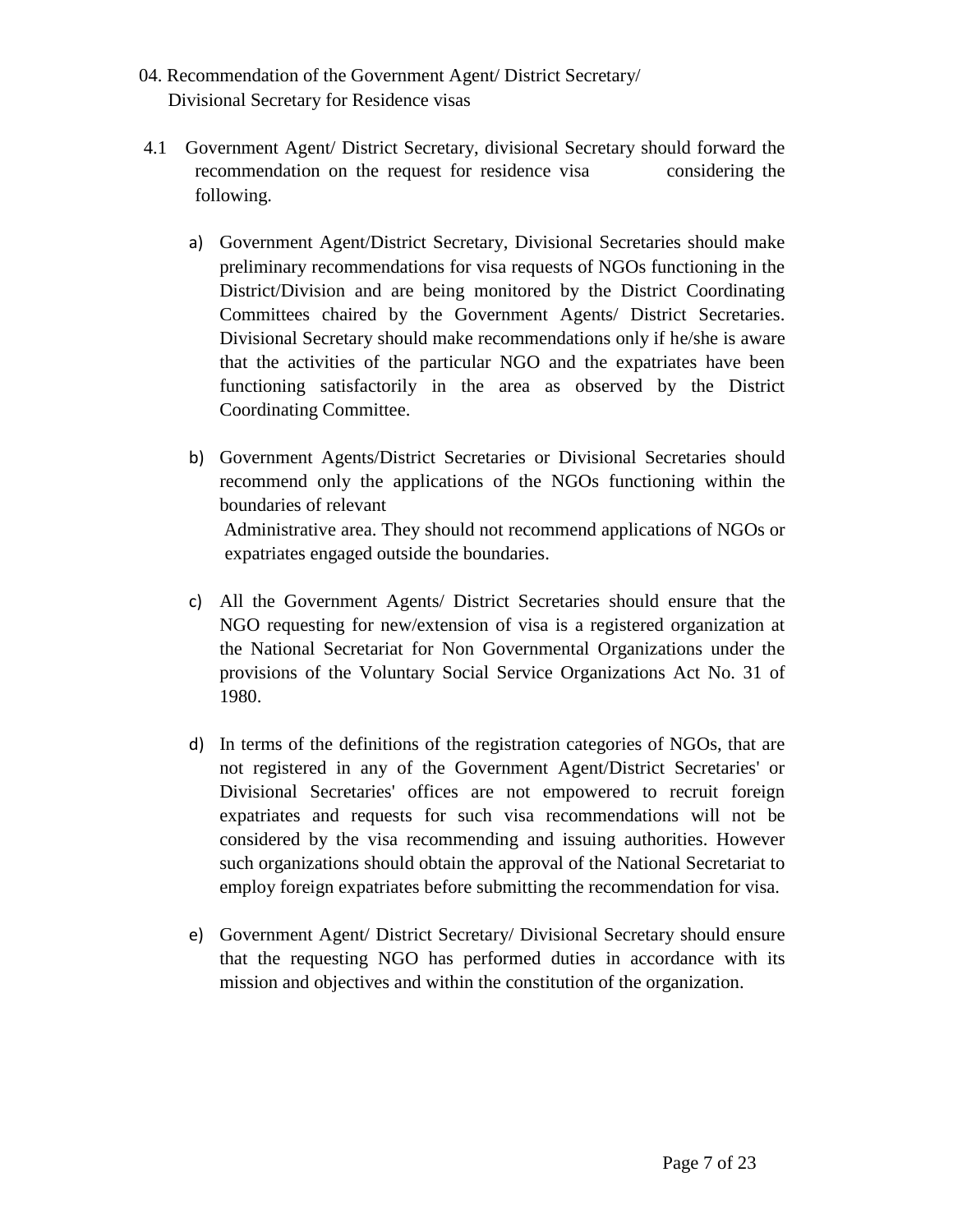f) Government Agent/ District Secretary, Divisional Secretary should ensure that the NGO requesting a visa for an expatriate, has initially attempted to recruit locally and had been unable to find a suitable person locally due to unavailability of required manpower/expertise in the country. This condition should be applicable to the posts other than the posts of Chief/Deputy Chief of the organization. The concept here is that NGOs should recruit locally as far as possible and should only find expertise for the posts which cannot be filled locally due to unavailability of suitable candidates.

### 05. Recommendation of the National Secretariat for Non Governmental Organizations of the Ministry of Social Welfare for Residence Visas:

- 5.1 The National Secretariat for Non Governmental Organizations should recommend the visa requests recommended by the Government Agent/ District Secretary for consideration of the Ministry of Defense/Controller-General/ Immigration and Emigration in consideration of the following.
	- a) The Secretariat should ensure that the recommendation of the Government Agent/District Secretary appears in the visa application.
	- b) The Secretariat should ensure that the requesting organization has submitted the organization chart and the post of the expatriate in which the expatriate would be occupied. The duty list and the qualifications required for the post should be filled along with the bio-data of the expatriate. Before making any recommendation for any visa/work permit National Secretariat should consider the relevance of the post to the organization,
	- c) Relevance of required qualifications for the post and bio-data of the expatriate against required qualifications of the respective post. The Director, National Secretariat should obtain the concurrence of the respective line Ministries, if required, to assess such details as referred to here.
	- d) Director, National Secretariat for Non Governmental Organizations should ensure that the filling of a vacancy by an expatriate/extension of an existing visa is required by the organization to continue performing/enhancing the activities according to the monthly/quarterly reports of the DCCC.
	- e) Before a recommendation is made, the Director, National Secretariat for Non Governmental Organizations should ensure that the NGO has submitted all the information to the Secretariat, required by law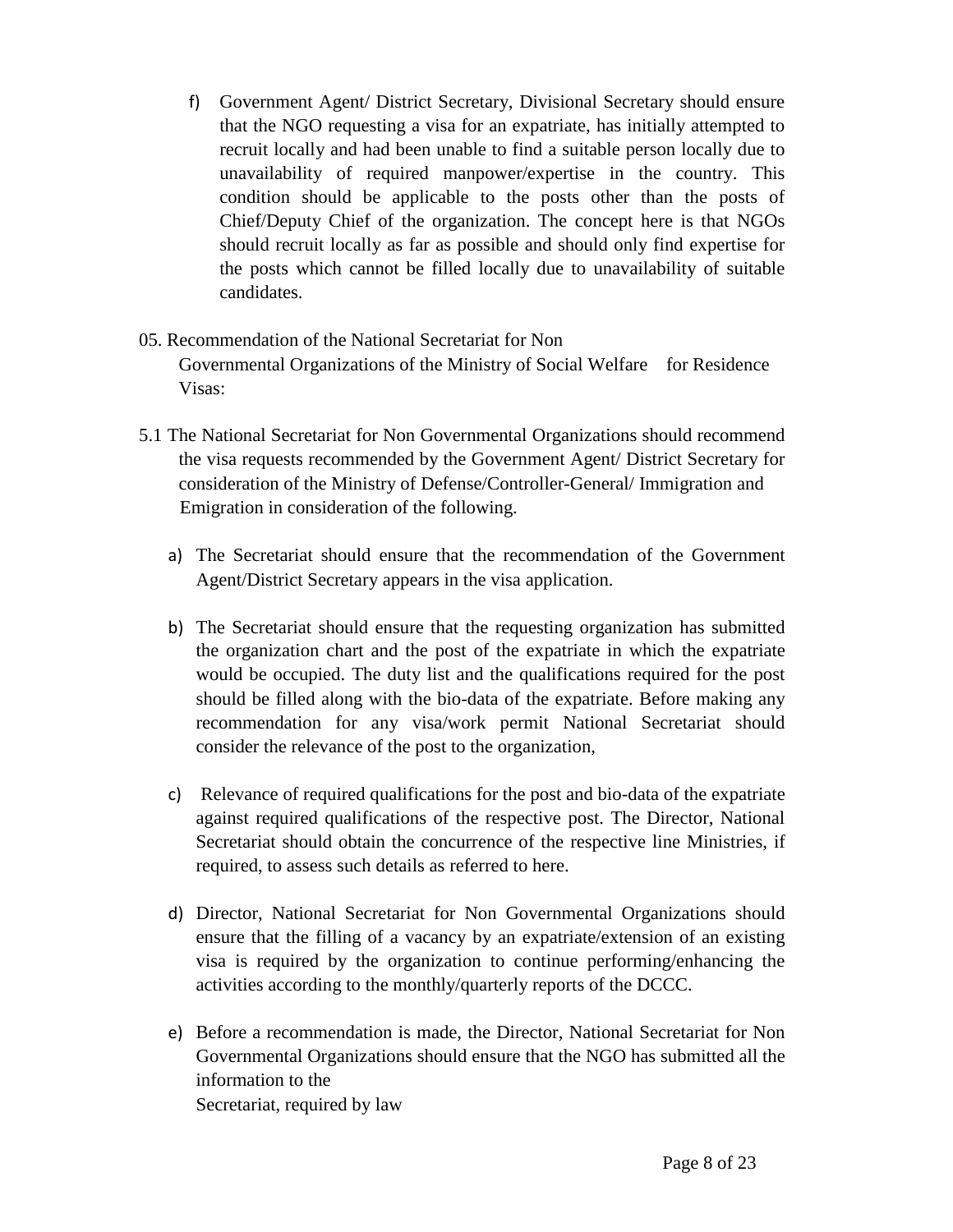### 06 Issuance of Residence Visa

- a) Residence visas are issued by the Controller-General of Immigration and Emigration for the expatriates who are holding entry visas on the recommendation of the Director of National Secretariat for Non Governmental Organizations subject to a minimum period of one year.
- b) Foreign nationals holding tourist visas are not recommended or considered for granting of Residence visas.
- c) Controller-General of Immigration and Emigration may carry out any investigation including security concerns in consultation with the Ministry of Defense/Intelligence agencies before granting entry or residence visas.
- d) Maximum period of visas for an expatriate to work in Sri Lanka is not more than three years.
- e) When the applicant is holding a Clearance Certificate/work permit issued by Ministry of Defense, visas will be granted for the validity period of the certificate.

### 07 Definitions

- a) Foreign nationals: [Non-Sri Lankan Nationals]: Foreigners working or seeking to work in any Voluntary Organizations as paid employees, paid or unpaid volunteers.
- b) Principal applicant: Work permit holder
- c) Controller : Controller General of Immigration and Emigration
- d) Government Agent/ District Secretary: The officer in charge of administration of any Administrative District appointed by the Cabinet of Ministers
- e) District: Administrative district referred to in the first schedule of the Constitution of the Democratic Socialist Republic of Sri Lanka.
- f) Director or the Registrar: Director/ Registrar in the National Secretariat for Non Governmental Organizations in the Ministry of Social Services and Social Welfare.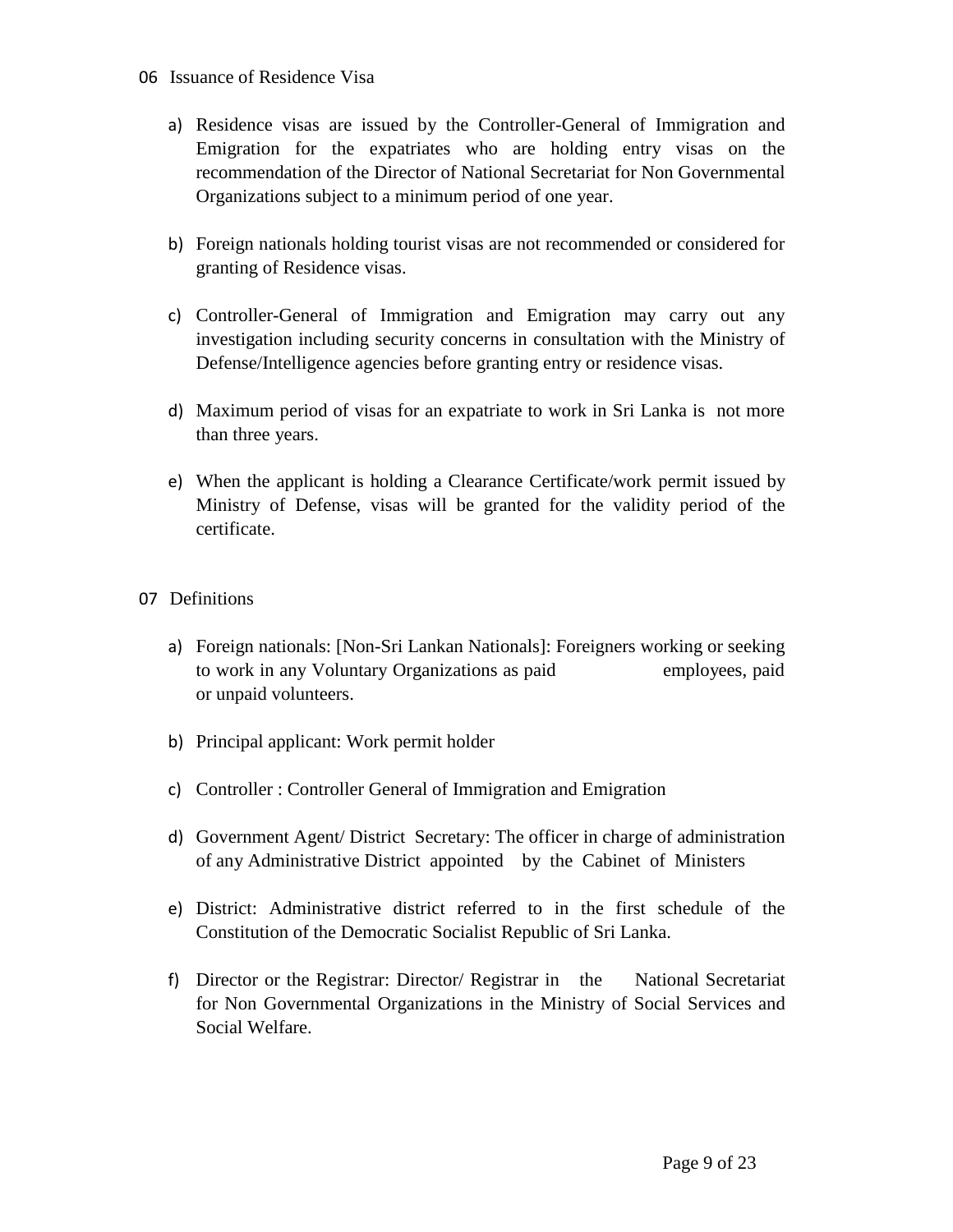- g) Sri Lankan Diplomatic Mission / Sri Lanka Mission: Embassy / High Commission and includes the Diplomatic/ Consular officials appointed by the Ministry of Foreign Affairs of Sri Lanka to a foreign country to represent Sri Lanka. Overseas / foreign mission stands for any Mission of a foreign country appointed to attend to the activities of Sri Lanka.
- h) District Coordinating Committee: The committee attending to the coordination of activities of NGOs functioning in the respective administrative district and headed by the Government Agent/District Secretary.
- i) Voluntary Organizations or voluntary Service Organizations: Voluntary Social Service Organizations registered in the National Secretariat in the Ministry of Social Services and Social Welfare.
- j) Form A: Application form for issuance/extension of Residence Visas to Sri Lanka under Immigrants and Emigrants Regulations
- k) Form B: Application form for entry/visit/gratis to Sri Lanka under Immigrants and Emigrants Regulations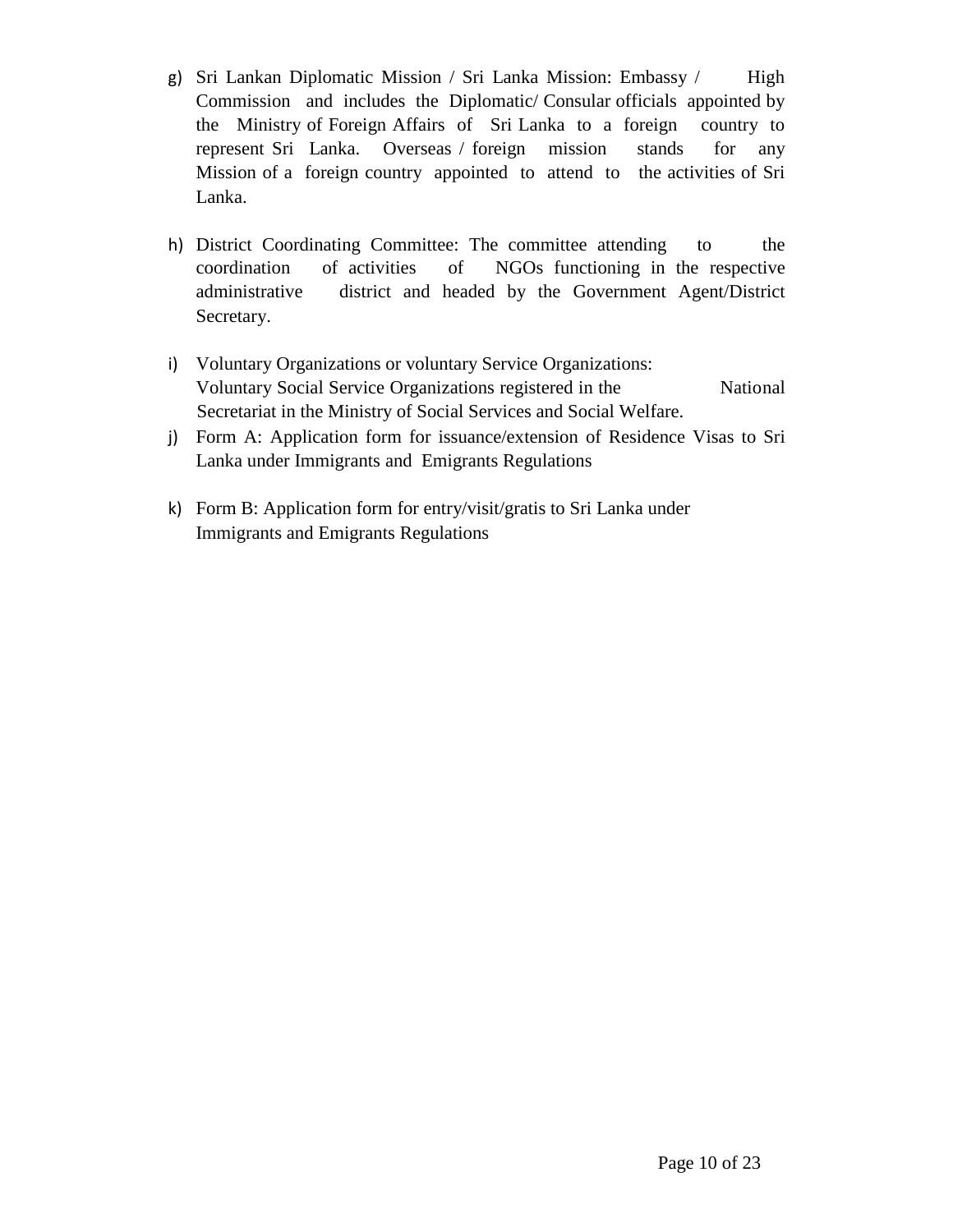## **Department of Immigration & Emigration Application Form for Recommendation of Entry Visa/ Residence Visa / Renewal of Residence Visa**

## **Part I**

Particulars of the Applicant (to be filled by the applicant - in block letters – applicable for both principal applicants and dependents)

| 1. |                                                                                                                                                       |  |  |  |  |  |  |  |
|----|-------------------------------------------------------------------------------------------------------------------------------------------------------|--|--|--|--|--|--|--|
| 2. |                                                                                                                                                       |  |  |  |  |  |  |  |
| 3. | Address:                                                                                                                                              |  |  |  |  |  |  |  |
|    | i. Permanent address overseas                                                                                                                         |  |  |  |  |  |  |  |
|    |                                                                                                                                                       |  |  |  |  |  |  |  |
|    | ii. Address in Sri Lanka:                                                                                                                             |  |  |  |  |  |  |  |
|    |                                                                                                                                                       |  |  |  |  |  |  |  |
|    |                                                                                                                                                       |  |  |  |  |  |  |  |
| 4. | Contact details: (If the application is for an entry visa overseas information should be<br>provided. Others should provide information in Sri Lanka) |  |  |  |  |  |  |  |
|    | a)                                                                                                                                                    |  |  |  |  |  |  |  |
|    | Fax:<br>b)                                                                                                                                            |  |  |  |  |  |  |  |
|    | $\mathbf{c})$                                                                                                                                         |  |  |  |  |  |  |  |
| 5. | Former nationalities and any dual citizenship of the applicant holds :                                                                                |  |  |  |  |  |  |  |
| 6. |                                                                                                                                                       |  |  |  |  |  |  |  |
| 7. |                                                                                                                                                       |  |  |  |  |  |  |  |
| 8. | Civil status (Single / Married / Divorced / Widowed):                                                                                                 |  |  |  |  |  |  |  |
| 9. |                                                                                                                                                       |  |  |  |  |  |  |  |
|    | (Applicable for dependents only)                                                                                                                      |  |  |  |  |  |  |  |
|    | Applicant's qualifications to engage in the particular job (specially for the technical<br>10.                                                        |  |  |  |  |  |  |  |
|    | staff):<br>Attach copy of Bio Data of the Applicant                                                                                                   |  |  |  |  |  |  |  |
|    | Note: Originals of certificates should be submitted to prove the                                                                                      |  |  |  |  |  |  |  |
|    | required qualifications However, the Country Representative or the                                                                                    |  |  |  |  |  |  |  |
|    | Head of NGO and other Management Staff, working in Colombo Head                                                                                       |  |  |  |  |  |  |  |
|    | Office, of a foreign NGO registered in Sri Lanka can submit the                                                                                       |  |  |  |  |  |  |  |
|    | original letters of appointments, and the bio-data of the applicant. This                                                                             |  |  |  |  |  |  |  |
|    | is not applicable for dependents applying for visa.                                                                                                   |  |  |  |  |  |  |  |

11. Particulars of dependents

(The principal applicant should indicate details of dependents who are/will be applying for visa to accompany him/her to Sri Lanka. He/she should indicate information of all the dependents at the first time of applying for entry visa. If the principal applicant is already in Sri Lanka, he/she should indicate information of all the dependents below, irrespective of the fact that the dependents are going to accompany him/her or not after the issue of this circular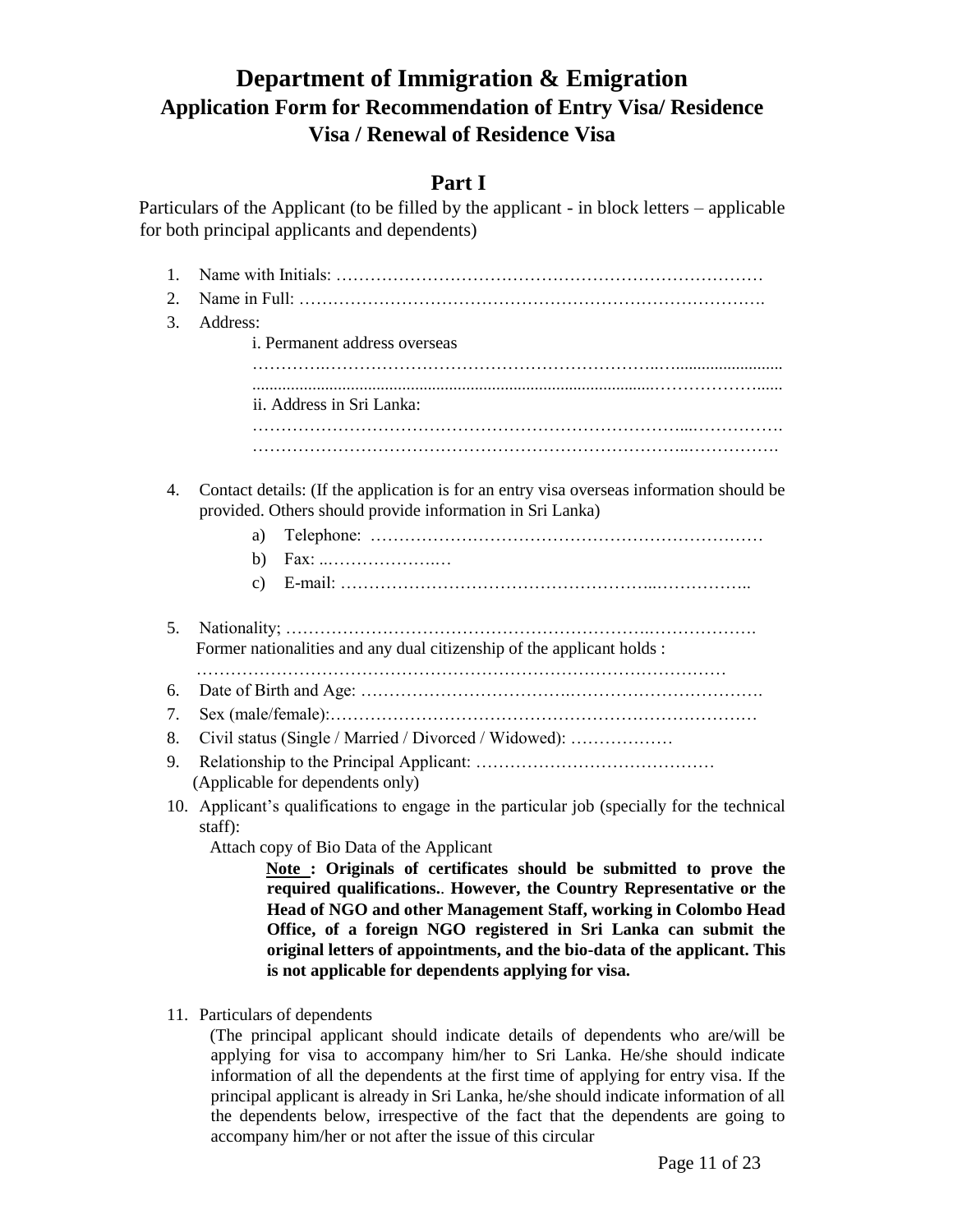| Name with Initials | Relationship | Date of Birth Passport Number Visa Period |   |
|--------------------|--------------|-------------------------------------------|---|
|                    |              | .                                         | . |
|                    |              |                                           |   |
|                    |              |                                           |   |
|                    |              |                                           |   |

**Note-:** T**o prove dependency, marriage certificate of the applicant and birth certificates of children, as the case may be, or a letter from the Embassy proving the relationship and dependency should be submitted. This is applicable for every dependent and the dependent application form should be forwarded with relevant evidence certificates.** 

12. Passport Details:

| I. Name | as given | <i>in</i> | the |
|---------|----------|-----------|-----|
|         |          |           |     |
|         |          |           |     |
|         |          |           |     |
|         |          |           |     |
|         |          |           |     |

13. Country or Countries where the applicant was residing during last five years. (information of countries where the applicant was residing for more than one month should be indicated)

|        | Name of the Country                                                                                                                                                                                                                                                                                                                                                                                                                                                                                                                                                     | Period | Address                                                        |                    |
|--------|-------------------------------------------------------------------------------------------------------------------------------------------------------------------------------------------------------------------------------------------------------------------------------------------------------------------------------------------------------------------------------------------------------------------------------------------------------------------------------------------------------------------------------------------------------------------------|--------|----------------------------------------------------------------|--------------------|
|        | .                                                                                                                                                                                                                                                                                                                                                                                                                                                                                                                                                                       |        |                                                                |                    |
|        |                                                                                                                                                                                                                                                                                                                                                                                                                                                                                                                                                                         | .      |                                                                |                    |
|        |                                                                                                                                                                                                                                                                                                                                                                                                                                                                                                                                                                         | .      |                                                                |                    |
|        |                                                                                                                                                                                                                                                                                                                                                                                                                                                                                                                                                                         |        |                                                                |                    |
|        |                                                                                                                                                                                                                                                                                                                                                                                                                                                                                                                                                                         |        |                                                                |                    |
| Lanka. | 14. Request for Entry visa *<br>II.<br>III.<br>15. Request for Issuance of Residence Visa/ Extension of Residence visa.<br>II.Residence visa Extension of Residence visa<br>16. Certification<br>I certify that the particulars given above are true and correct to the best of my<br>knowledge. I am aware that my visa will be cancelled if the above information is found<br>incorrect by the Government of Sri Lanka or that I have violated the laws of Sri Lanka<br>including the instructions applicable to this application during the period of my stay in Sri |        | * Answer the applicable question from question number 13 or 14 | $*$ I.<br>required |
|        |                                                                                                                                                                                                                                                                                                                                                                                                                                                                                                                                                                         |        |                                                                |                    |

| Signature | the. | Applicant: |
|-----------|------|------------|
|           |      |            |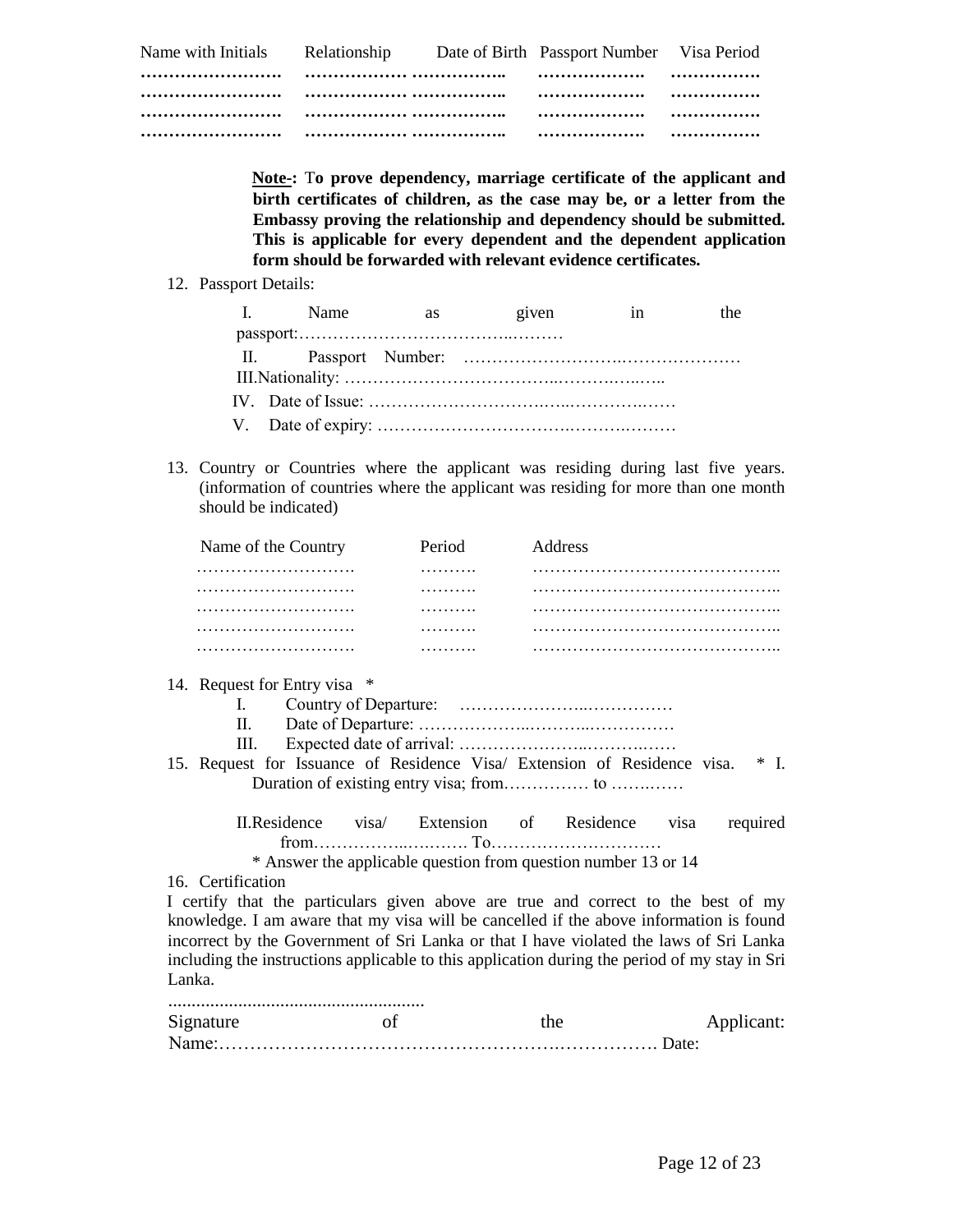## **Part II**

| 17. Information about the Organizational (to be filled by Head of the |  |  |
|-----------------------------------------------------------------------|--|--|
|-----------------------------------------------------------------------|--|--|

|    | NGO/INGO);                                                                                  |  |  |  |  |  |  |  |
|----|---------------------------------------------------------------------------------------------|--|--|--|--|--|--|--|
|    |                                                                                             |  |  |  |  |  |  |  |
|    |                                                                                             |  |  |  |  |  |  |  |
|    |                                                                                             |  |  |  |  |  |  |  |
|    |                                                                                             |  |  |  |  |  |  |  |
|    |                                                                                             |  |  |  |  |  |  |  |
|    |                                                                                             |  |  |  |  |  |  |  |
|    |                                                                                             |  |  |  |  |  |  |  |
|    | vii. Terms of Reference / Job description of the post (list should be attached)             |  |  |  |  |  |  |  |
|    |                                                                                             |  |  |  |  |  |  |  |
|    | ix.Period of visa recommended for the applicant: From to                                    |  |  |  |  |  |  |  |
|    | Maximum period of visa recommendation should not exceed a period of one year                |  |  |  |  |  |  |  |
|    | Type of employment (paid /unpaid employee/ volunteer)                                       |  |  |  |  |  |  |  |
| X. | xi. Total income of the applicant per month Rs./ US\$                                       |  |  |  |  |  |  |  |
|    | xii. Addresses of the work station/s in Sri Lanka,                                          |  |  |  |  |  |  |  |
|    | Work station Administrative District                                                        |  |  |  |  |  |  |  |
|    |                                                                                             |  |  |  |  |  |  |  |
|    |                                                                                             |  |  |  |  |  |  |  |
|    |                                                                                             |  |  |  |  |  |  |  |
|    | 18. Recommendation of the Head of the Organization/NGO: If the applicant is the head of the |  |  |  |  |  |  |  |
|    | Organization, the head of the Administration should recommend the application               |  |  |  |  |  |  |  |
|    | I have advertised the respective post in the National Level News Papers in                  |  |  |  |  |  |  |  |
|    | Sri Lanka and was unable to find a suitable candidate, and have annexed                     |  |  |  |  |  |  |  |
|    | the relevant newspaper advertisements.                                                      |  |  |  |  |  |  |  |
|    | $\mathbf{I}$ and $\mathbf{I}$<br>recommend the<br>request of Mr./Ms./Rev.                   |  |  |  |  |  |  |  |
|    |                                                                                             |  |  |  |  |  |  |  |
|    |                                                                                             |  |  |  |  |  |  |  |
|    |                                                                                             |  |  |  |  |  |  |  |
|    |                                                                                             |  |  |  |  |  |  |  |
| a) | I undertake to ensure that the applicant has not been / is not / will not be                |  |  |  |  |  |  |  |
|    | angaged in any unlawful or political activity. I undertake to inform any                    |  |  |  |  |  |  |  |

- engaged in any unlawful or political activity. I undertake to inform any unlawful activity of the expatriate immediately to the National Secretariat/Controller-General/ Immigration and Emigration of Sri Lanka and to the Mission of my country in Sri Lanka (applicable only for foreign NGOs) to take appropriate action for such an unlawful activity of the expatriate and request to cancel the visa issued to the Expatriate.
- b) I will inform immediately to the Director of the National Secretariat, of the leaving of the expatriate from the organization or termination of service, while recommending cancellation of visa issued to the expatriate.
- c) I ensure that no employment is provided to the dependents of the expatriate in the organization or in any other governmental, private or non governmental establishment.
- d) I certify that the particulars given above are true and correct.
- e) I undertake capacity building of locally recruited staff in order to take over the functions of the expatriate and terminate the assignment of the applicant at the end of this assignment.

|                             |  |  |  |                                                   | Title <sup>.</sup> |
|-----------------------------|--|--|--|---------------------------------------------------|--------------------|
|                             |  |  |  |                                                   |                    |
|                             |  |  |  | Date: $\dots \dots \dots \dots \dots \dots \dots$ |                    |
| (Seal of the Organization). |  |  |  |                                                   |                    |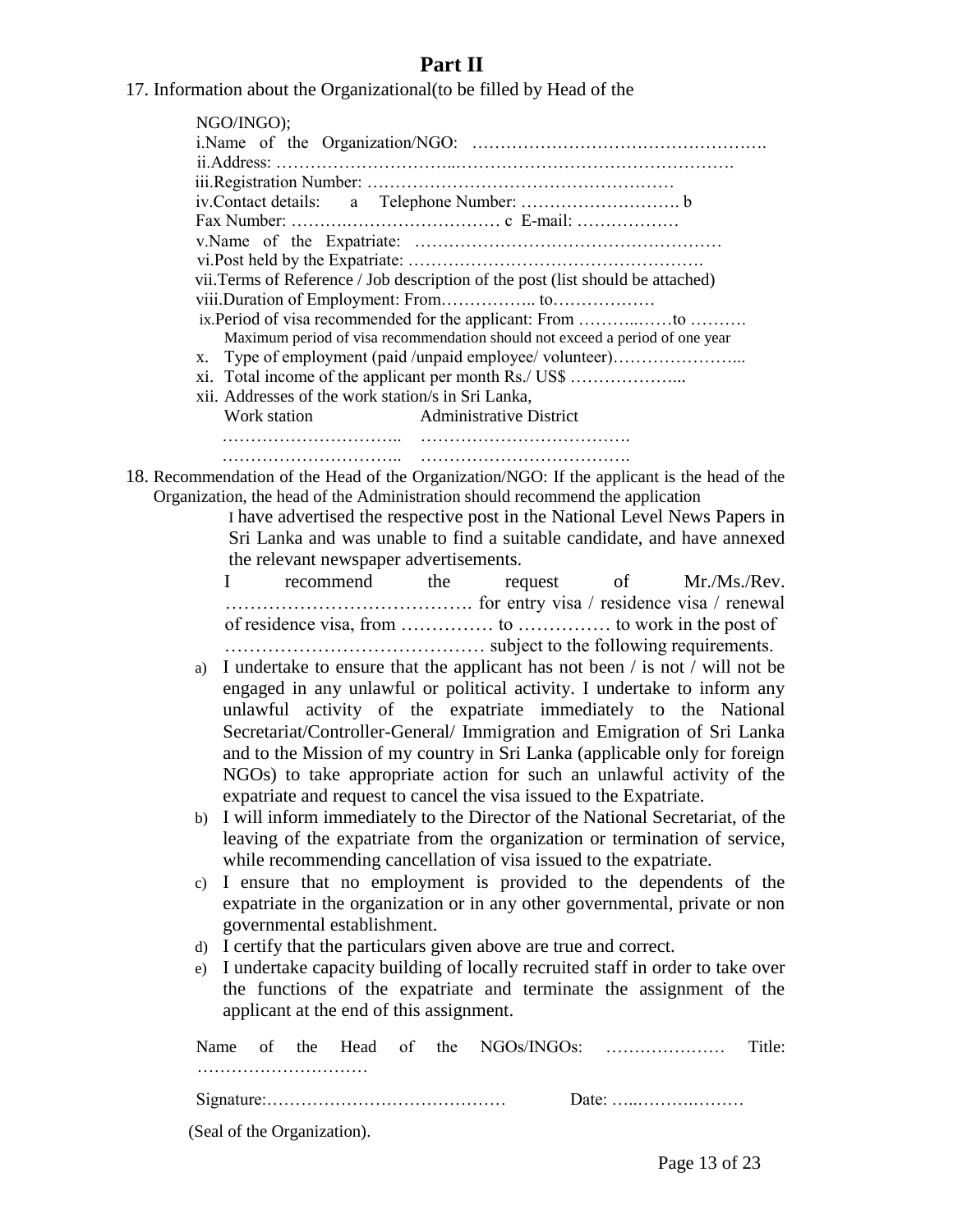## **Part III**

(For the use of the District / Divisional Secretary)

Certification of the Divisional Secretary or District Secretary (Government Agent)

File No:

Director / Registrar, NGO Secretariat.

I certify that the ………………………………………..(Name of the organization) has been reporting to the District Coordinating Committee regularly and there are no adverse reports received in relation to the conduct of the organization or the expatriate. Performance of the organization and the expatriate is satisfactory. Issuance of entry visa / Residence visa / Renewal of Residence visa \* for Mr./Ms/Rev ….……………………… (Name of the Expatriate) from …………………. to ………………… is recommended.

Signature; ………………………………… Date; ………………………...

Name of the District Secretary / Divisional Secretary; ……………………………………………………………………

Name of the Administrative District; ……………………………………….

## (Official seal)

\* delete inappropriate word

NOTE: District Secretary / Government Agent should keep one copy and forward two copies with the original application form to the National Secretariat.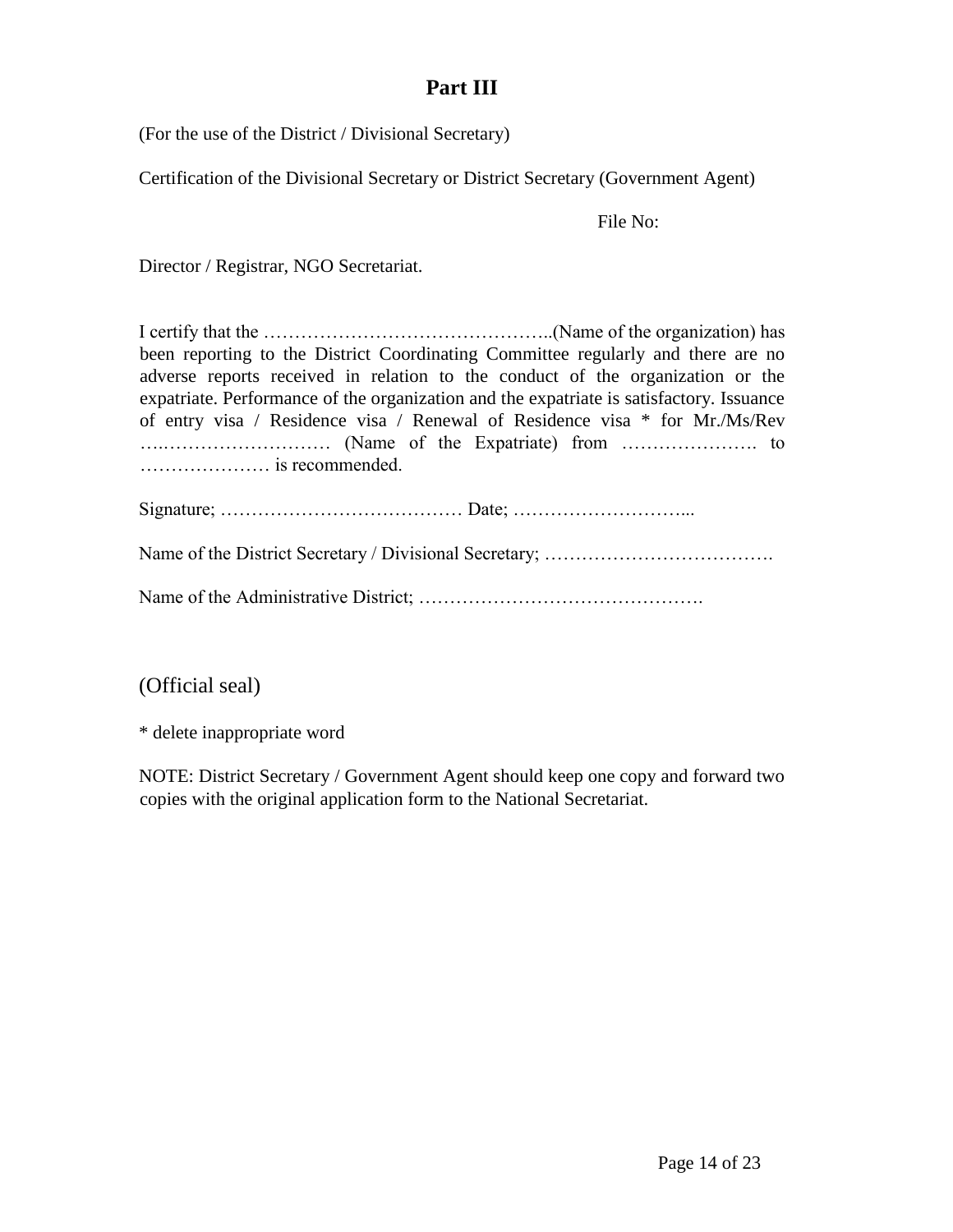### **Part IV**

(For the use of the NGO Secretariat)

File No.; ……………….

Recommendation of the National Secretariat for Non Governmental organizations

Secretary, Ministry of Defence.

The …………………………………………………….. (Name of the organization) has been registered under No. ……………. in terms of the Voluntary Social Services Organizations (Registration and Supervision) Act No. 31 of 1980 as amended by Act Number 8 of 1998. Reports and information have been duly submitted in terms of the provisions of the above Act. I have no objection for issuance of entry visa / residence visa / renewal of residence visa for Mr./Ms/Rev ………………………………………… from …………….. to …………………. as may be recommended by the Ministry of Defence.

1.2.1 Asst. Director National Secretariat for Non Governmental Organizations

Date:

(Official Seal)

- **Note-1: Director of the National Secretariat should forward two copies of the application with the original application to the Ministry of Defence.**
- **Note-2: Director should examine all the information given in the application along with the instructions on each part of the application form and submit the recommendation accordingly.**
- **Note-3: Director should take appropriate action to inform the relevant authorities about misconduct, unlawful acts or political activities of any visa holder.**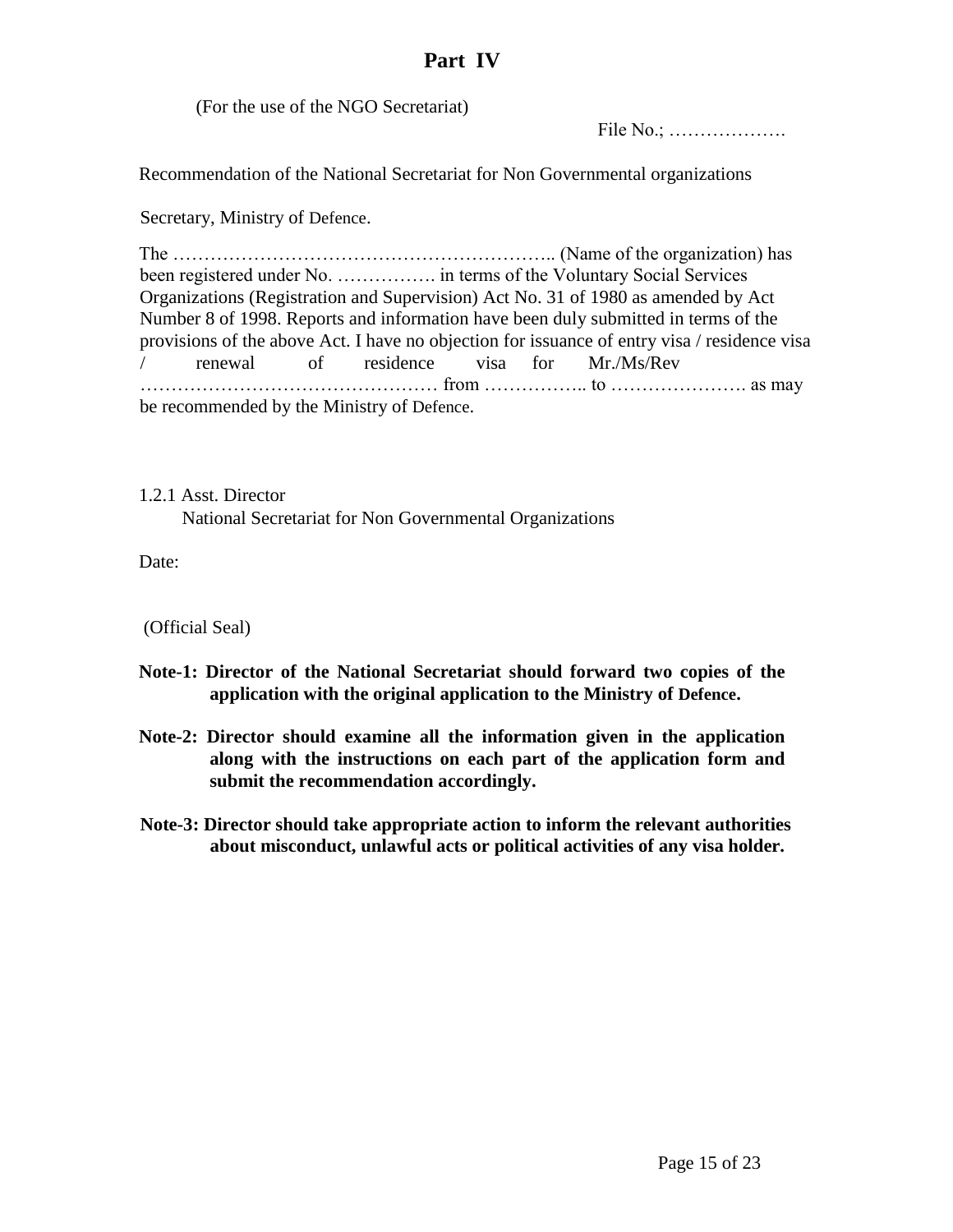## **Part V**

( For the use of the Ministry Of Defence.)

File Number;

Controller General / Immigration and Emigration

I recommend the issue of entry visa/ residence visa / renewal of residence visa for Mr./ Ms/ Rev .………………………..……… …………… of ………………………………………… (Name of the NGO) from …………… to …………………………

Director / Registrar National Secretariat for Non Governmental Organizations

For Secretary Ministry Of Defence..

Official Seal Date; ………………………

(Ministry Of Defence.. Should forward the original Application to the Controller General of Immigration and Emigration)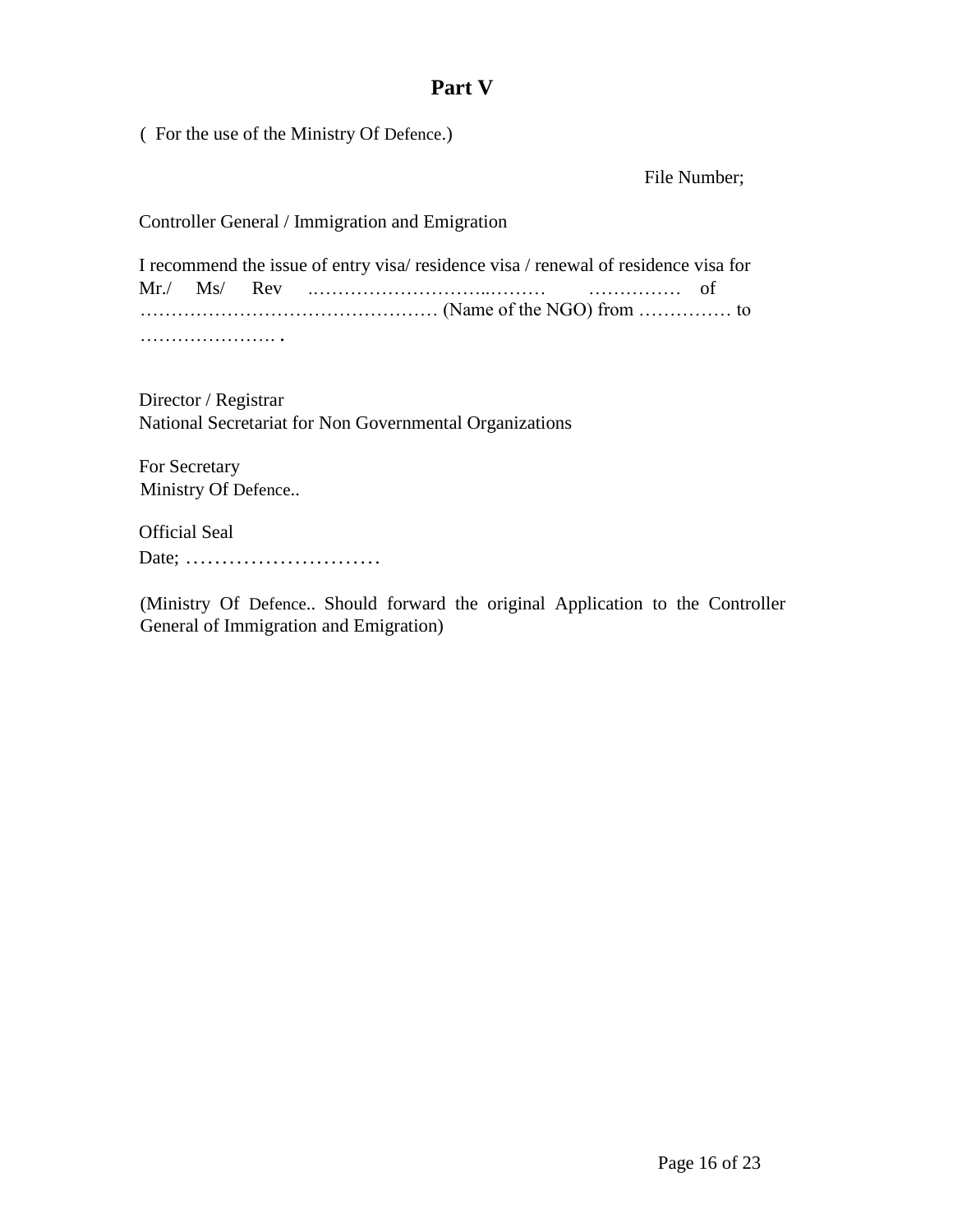## **Part VI**

File No: Head

of Diplomatic Mission**,**

………………………… (Name of the Mission)

You're Excellency,

Entry visa may be issued on my behalf after verification of all relevant original documents and information. You are requested to forward all true copies of the original documents certified by your Mission to the National Secretariat for Non Governmental Organizations through the Foreign Ministry.

**…………………………………**  Signature of the Controller General/ Immigration and Emigration Department of Immigration and Emigration

Date …………………………….

Official Seal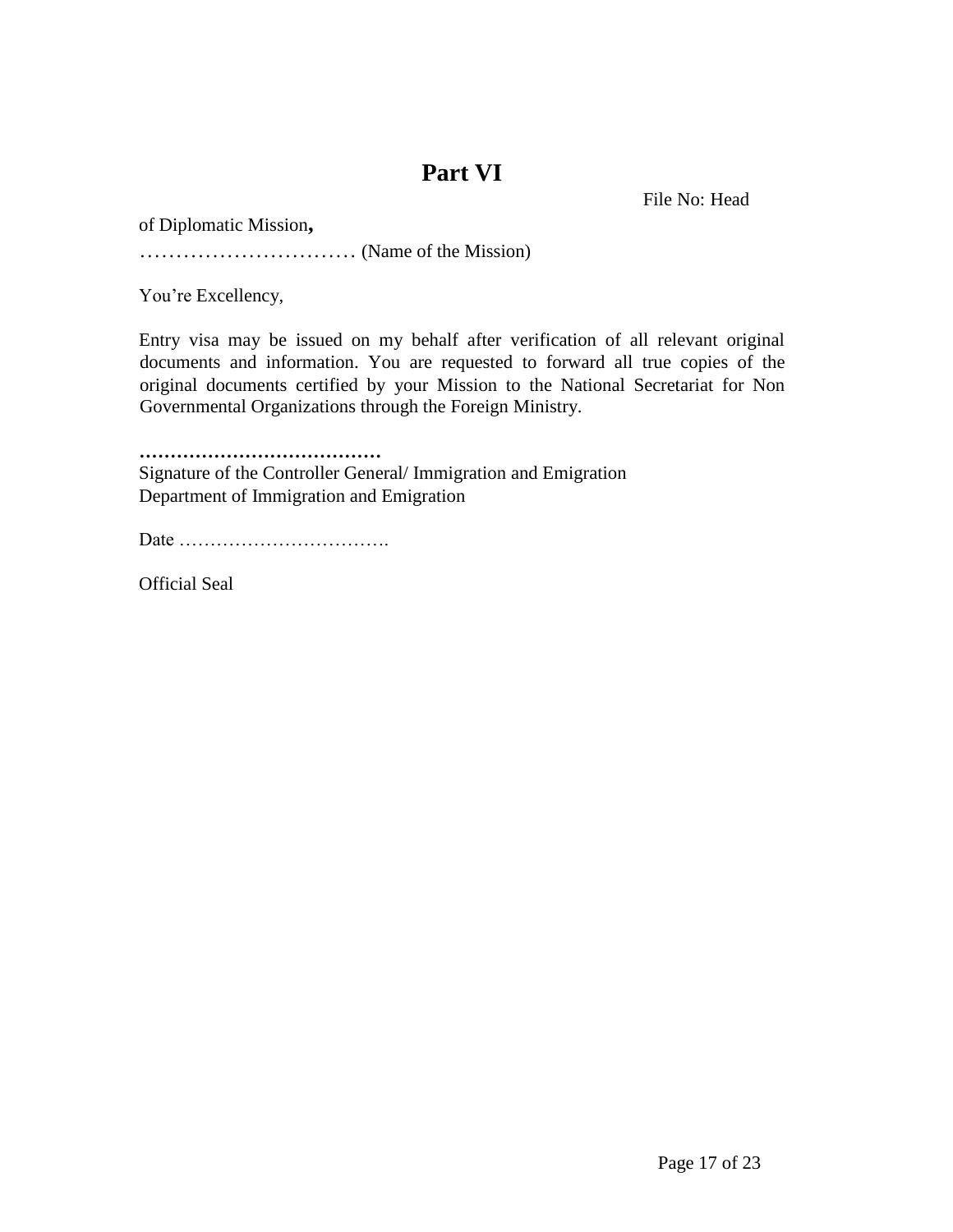# **Part VII**

File No:

| Controller General/Immigration and Emigration Through,<br>Secretary/Foreign Affairs |
|-------------------------------------------------------------------------------------|
|                                                                                     |
| a<br>information as advised to me and other applicable information.                 |
| 1.2.1.1.1 Signature of the Head of SL Mission                                       |
| (Name of the Country and Mission)                                                   |
|                                                                                     |
| <b>Official Seal</b>                                                                |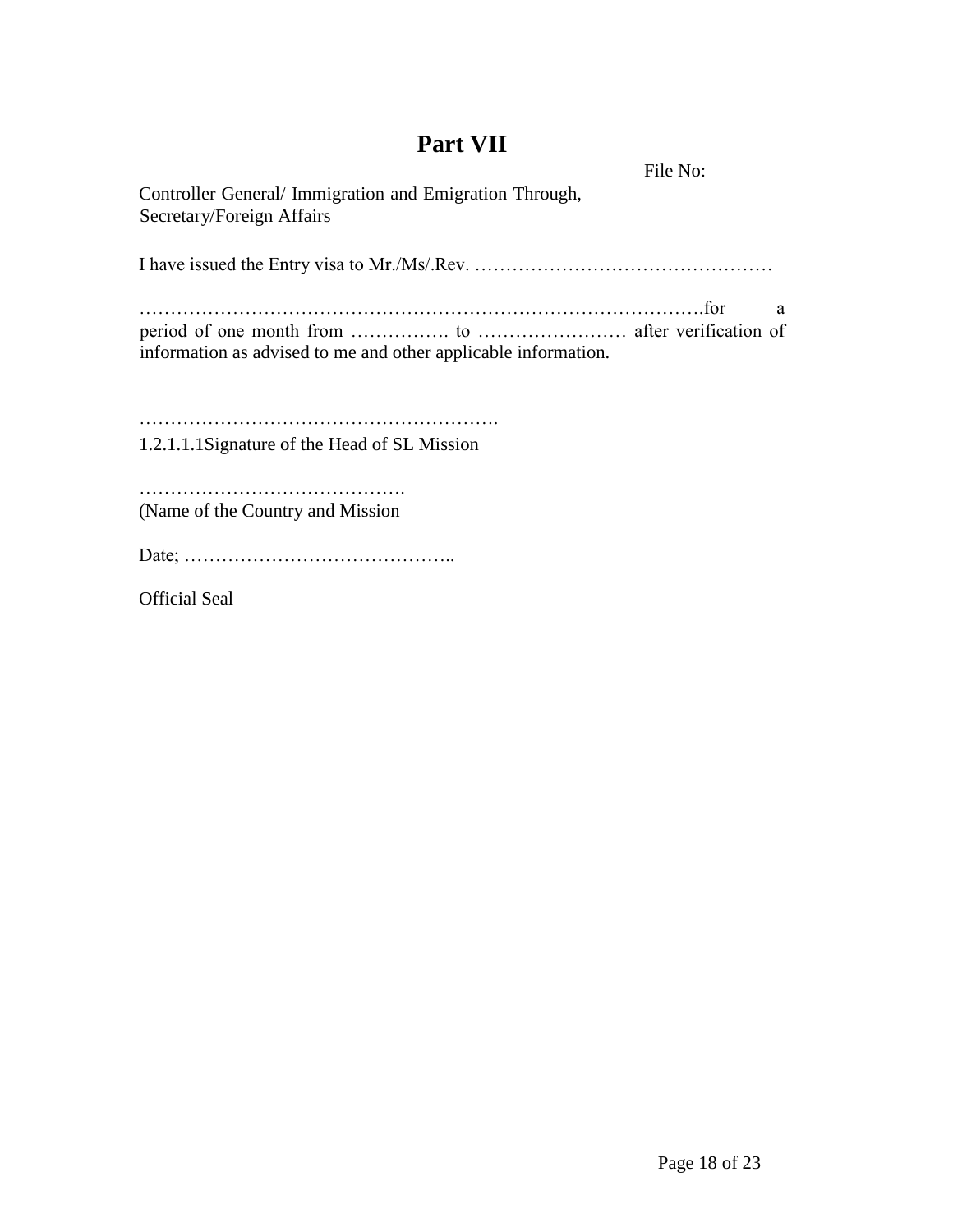### **Instructions to fill the Application Forms**

- a) The applicant should read the instructions given below before completion of application.
- b) It is the responsibility of the expatriate to submit the application as appropriate, providing relevant information according to the instructions given in this Circular and obtain relevant visa.

### 1. **Instructions to Entry visa applicants (Principal Applicant and Dependents)**

- 1.1. Applicant should obtain Part I of the form from the respective Sri Lanka Mission, or from the Web Site of the National Secretariat or from Web Site of the Department of Immigration and Emigration or from the relevant Voluntary Organization.
- 1.2. Applicants for entry visa should fill Part I of the application form and submit to the Sri Lanka Diplomatic Mission in the country where the applicant submits the application for entry visas. This is applicable for all principal applicants and dependents. The principal applicant or any other applicant shall fill part one of the application form for dependents who are unable to fill. However, it is not necessary to submit separate applications for the persons below the age of 10 years and information given in the application form of the principal applicant will be adequate to issue entry/residence visa for them.
- 1.3. The applicant should submit all original certificates to the Sri Lanka diplomatic Mission in the country where the application is made for entry visa. Applicants may submit certified copies of originals if they have been certified by the Ministry of Foreign Affairs of the respective country.
- 1.4. It is the responsibility of the principal applicant to provide particulars of dependants and evidence to prove dependency. The evidence, as referred to in section f), shall be the marriage certificate of spouse and birth certificates of children. However, other dependents in the family may also be accommodated and the certification from the Ministry of Foreign Affairs of the relevant country to the Sri Lanka Mission therein is adequate to prove dependency of such applicants. Evidence regarding dependents should be submitted directly to the Sri Lanka Mission, if the application is submitted at a later stage for entry visa to the principal applicant.
- 1.5. Visa requests of dependents submitted directly shall not be considered, if the principal applicant has not requested to accommodate such requests or not indicated in the Part I of the application.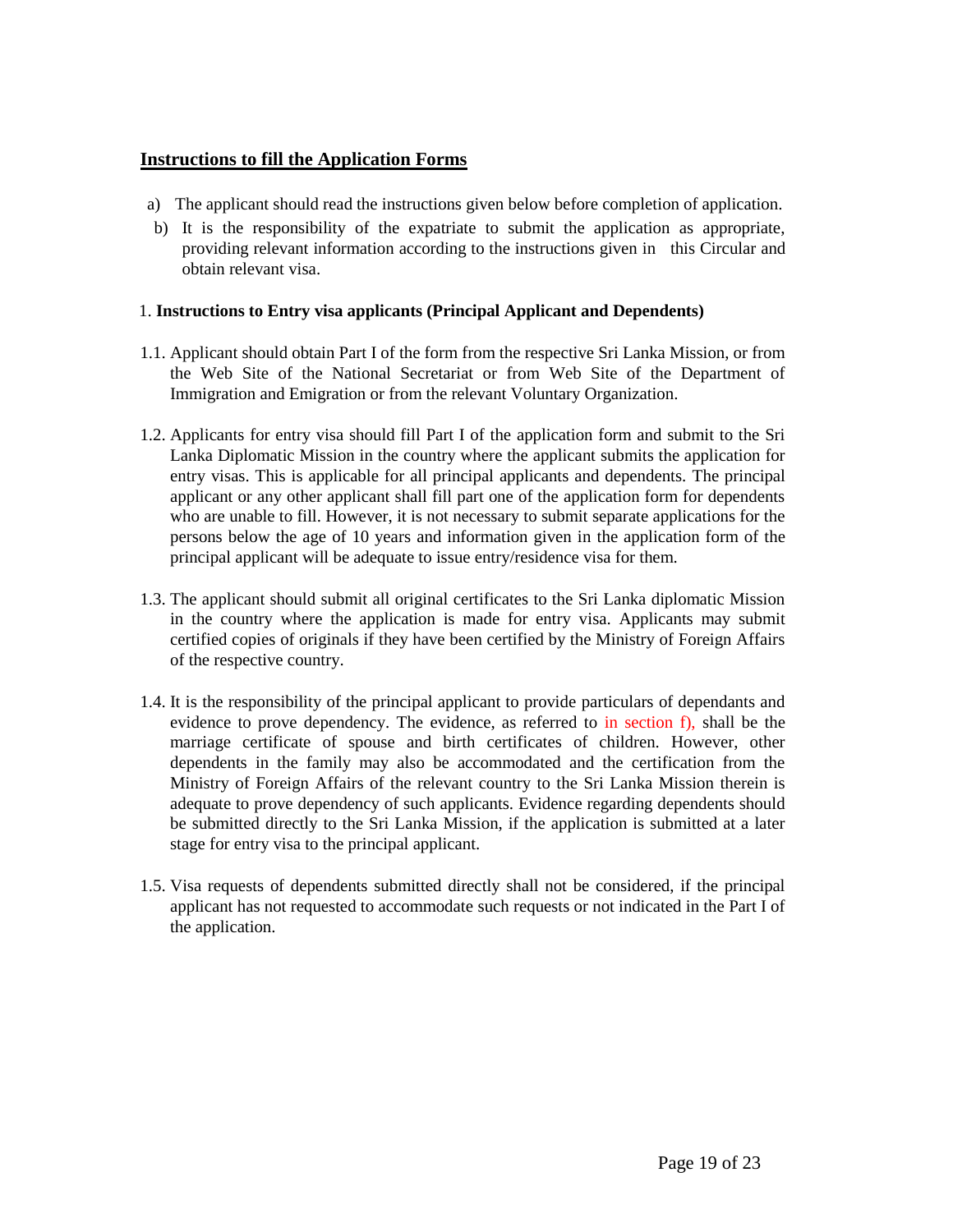#### 2. **Instructions to Residence Visa Applicants**

- 2.1. Residence visa will be issued only for entry visa and work permit holders already in Sri Lanka and therefore the applicants should submit the passport and the work permit to the recommending and granting authorities of visa. Principal applicant should ensure that the Head of the Organization submits the recommendation in duly completed Part I and Part II. in the application form.
- 2.2. Residence visa holders who are presently in Sri Lanka should ensure the submission of relevant evidence with due recommendations to the Director / National Secretariat for Non Governmental Organizations. However, the Head of Mission of a foreign registered organization or the staff in the Head office in Colombo are not required to submit the recommendation of the District Secretary / Government Agent or the Divisional Secretary, if such organization is operating their activities outside Colombo district.
- 2.3. Submission of any other visa, other than the entry visa recommended by the Secretariat will not be considered for recommendation/ issuance of Residence Visa.
- 2.4. If an expatriate, who is already in Sri Lanka, is unable to submit originals or certified true copies of certificates with the application form, such expatriate is hereby advised to submit original certificates or certified copies to the Director within three months from the date of recommendation of visa. An undertaking from the Head of the Organization or respective overseas mission in Sri Lanka, to confirm that he/she will produce relevant originals or certified copies, will be considered for issuance of visa for such expatriates, until the relevant certificates are submitted within a specified period. This section shall be in force only up to six months from the date of issue of this circular.
- 2.5. The applicant should obtain the clearance certificate/ work permit and the residence visa within one month from the date of arrival and such new residence visa applicants are not required to submit the recommendation of the Government Agent or the Divisional Secretary**.** Delay of submission of application to the Controller General will be subject to a fine as stipulated in the Government gazette.
- 2.6. Visa holders who are already in Sri Lanka should submit the Security Clearance Certificate obtained from the Security Authorities of the country of residence to the Director within three months from the date of issue of this circular.
- 2.7. Residence visa holder shall inform the Secretariat the period of residence visa granted to the expatriate immediately after the grant.
- 2.8. Every visa applicant should submit a Security Clearance Report obtained from the Security Authorities of the respective country of residence of the applicant to the visa issuing authority and it should be attached to the application.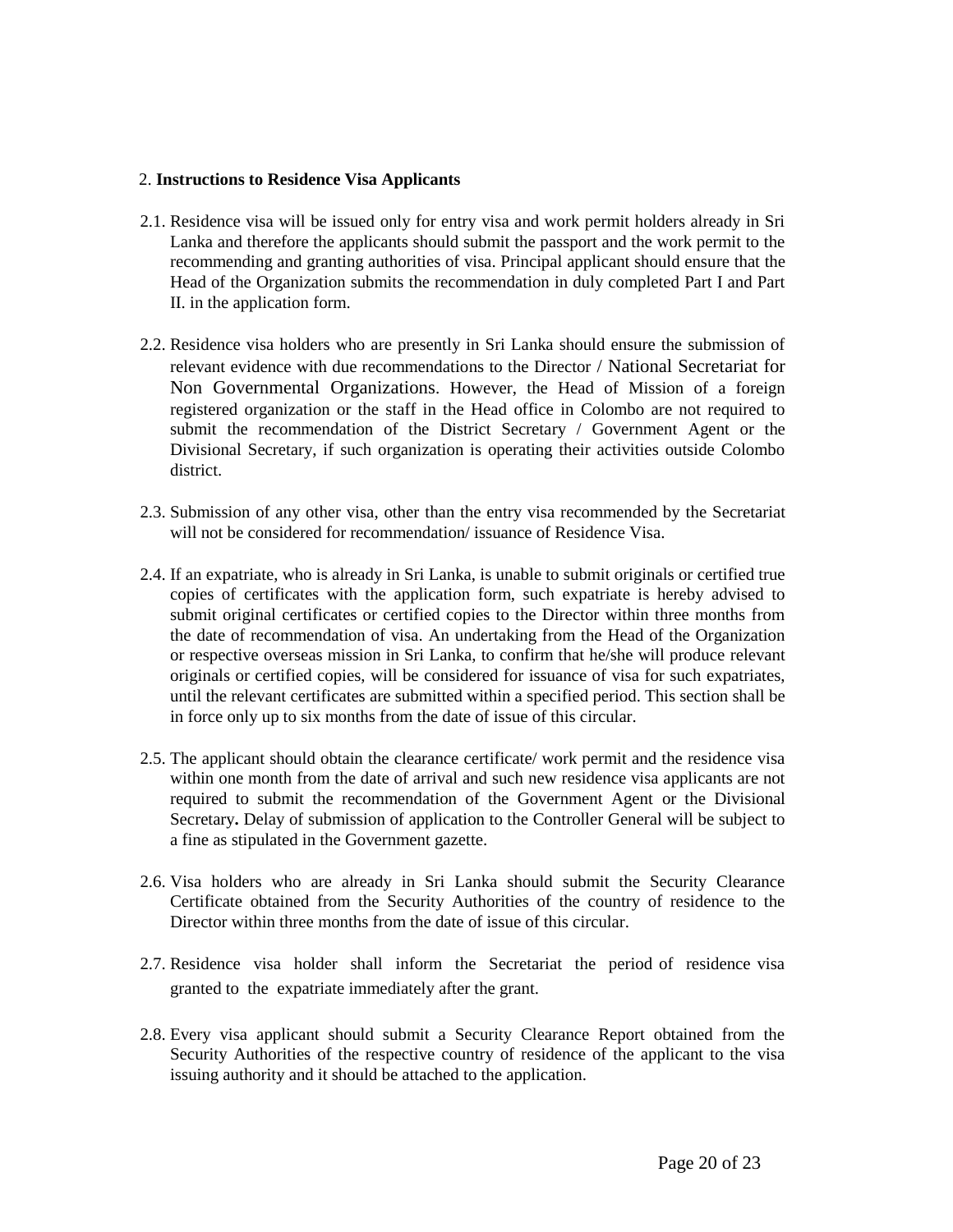- 2.9. It is expected that the expatriates or dependents do not engage in any unlawful or political activity during the stay in Sri Lanka. In the case where such incident is reported (proved after an inquiry) the Controller General / Immigration and Emigration will take immediate action to cancel the visa of such expatriate and deport him / herewith immediate effect. However the Attorney General, will initiate appropriate legal action with the assistance of the Police Department against such expatriate for violation of laws of the country in terms of the law before any decision is taken by the Controller to deport the expatriate.
- 2.10. Recommendations for issuance of entry/residence visas to the Controller General will be made only by the National Secretariat for Non Governmental Organizations of the Ministry of Social Welfare. No visa shall be recommended by the Director/

National Secretariat for Non Governmental Organizations unless the organization has been registered as a Voluntary Social Service Organization with the Secretariat and the application is recommended by a Government Authority, subject to the condition that such organization has been registered under relevant law of the respective government authority.

#### 3. **Instructions to Dependents**

- 3.1. Dependents are not allowed to engage in any waged employment, in the organization where the expatriate is employed or in any other establishment in Sri Lanka.
- 3.2. Visa period of family members and dependents shall not exceed the visa period of the expatriate.
- 3.3. Dependents are also subject to the provisions in the circular and the laws of Sri Lanka

### 4. **Instructions to the Head of the Organization**

- 4.1. Along with the originals of certificates, three copies of duly completed visa application forms should be submitted to the Government Agent by the organization.
- 4.2. In respect of an entry visa application, the head of the organization should fill in and submit Part I without the signature of the applicant with Part II to the District Secretary /. Government Agent or Divisional Secretary. This is in addition to the instructions to the applicant to submit the application form signed by the applicant to the Sri Lanka Mission in the country of application
- 4.3. If the application is for entry visa of an expatriate in the head office in Colombo, the head of the organization or the head of the administration should submit the unsigned Part I of the application direct to the National Secretariat.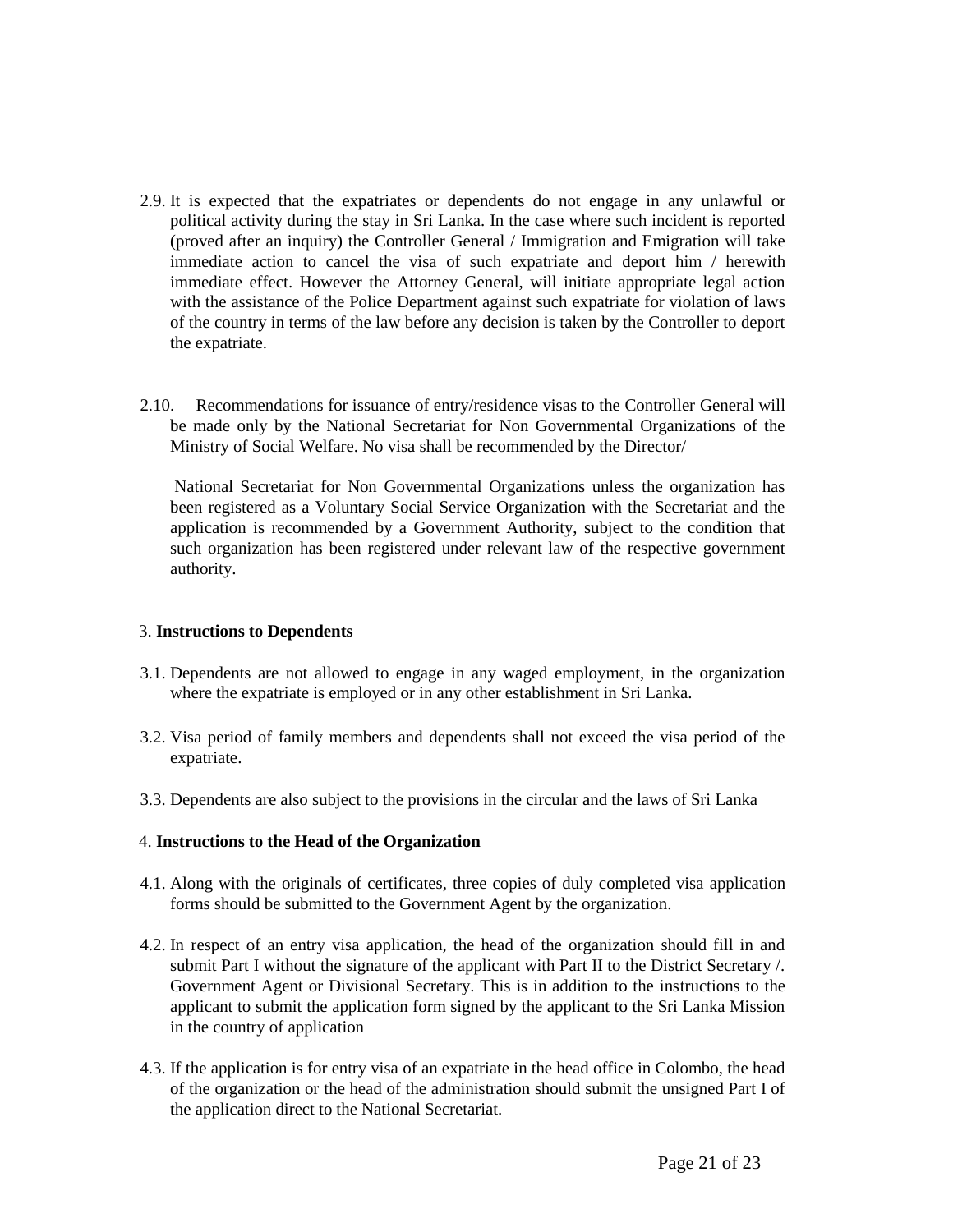- 4.4. Head of the organization should inform the entry visa applicant of the recommendation made to the Controller in order to enable the applicant to submit his application direct to the Sri Lanka Mission in the respective country.
- 4.5. If the application is for residence visa, the head of the organization should submit this part along with the Part I signed by the applicant.
- 4.6. Visa request of a foreign expatriate of an organization registered after Tsunami 2004 will be considered in accordance with the organizational requirements in the project proposal and the organization structure submitted for registration purposes.
- 4.7. Any organization registered before 1/1/2005 should submit its annual action plan and the organizational information (structure) of the posts to be occupied by foreign expatriates, including the duties of the post and qualifications required to perform such duties.
- 4.8. Any change of positions mentioned in the annual action plan or in the three year plan proposal submitted for registration purposes, is required to be approved by the Director of the National Secretariat before such application is made for a visa request and such Changes should be submitted to the Director of the NGO Secretariat for approval before implementation.
- 4.9. Application for visa should be submitted only after such post is advertised through media in Sri Lanka and the organization has found that no suitable applicant had applied for the post locally. This requirement will not apply for the post of the head of an organization registered in a foreign country before registration in Sri Lanka.

### 5. **Instructions to the Controller General/ Immigration and Emigration:**

- 5.1. Controller will forward unsigned Part I along with Part II and this part to the Head of the Mission of the country of origin of the applicant as referred to in No. 14 in Part I.
- 5.2. Controller will obtain the recommendations from other Heads of Missions of the countries where applicant was residing for more than one month during the last five years before issuance of residence visa to the applicant. Controller will forward copies of same to the Secretary to the Ministry of Defence for consideration of work permit.
- 5.3. Controller will obtain the duly completed application from the Director before forwarding the Part I and Part II to the Head of Mission for issuance of entry visa or issuance of residence visa.
- 5.4. Controller will forward a copy of entry/ residence visa application to the Secretary to the Ministry of Defence for security clearance, if necessary.
- 5.5. Controller will verify that the applicant has obtained the work permit from the Ministry of Defence before issuing residence visa.
- 5.6. Controller will inform the Director the duration of residence visa granted to the applicant in order to update the information base at the Secretariat.